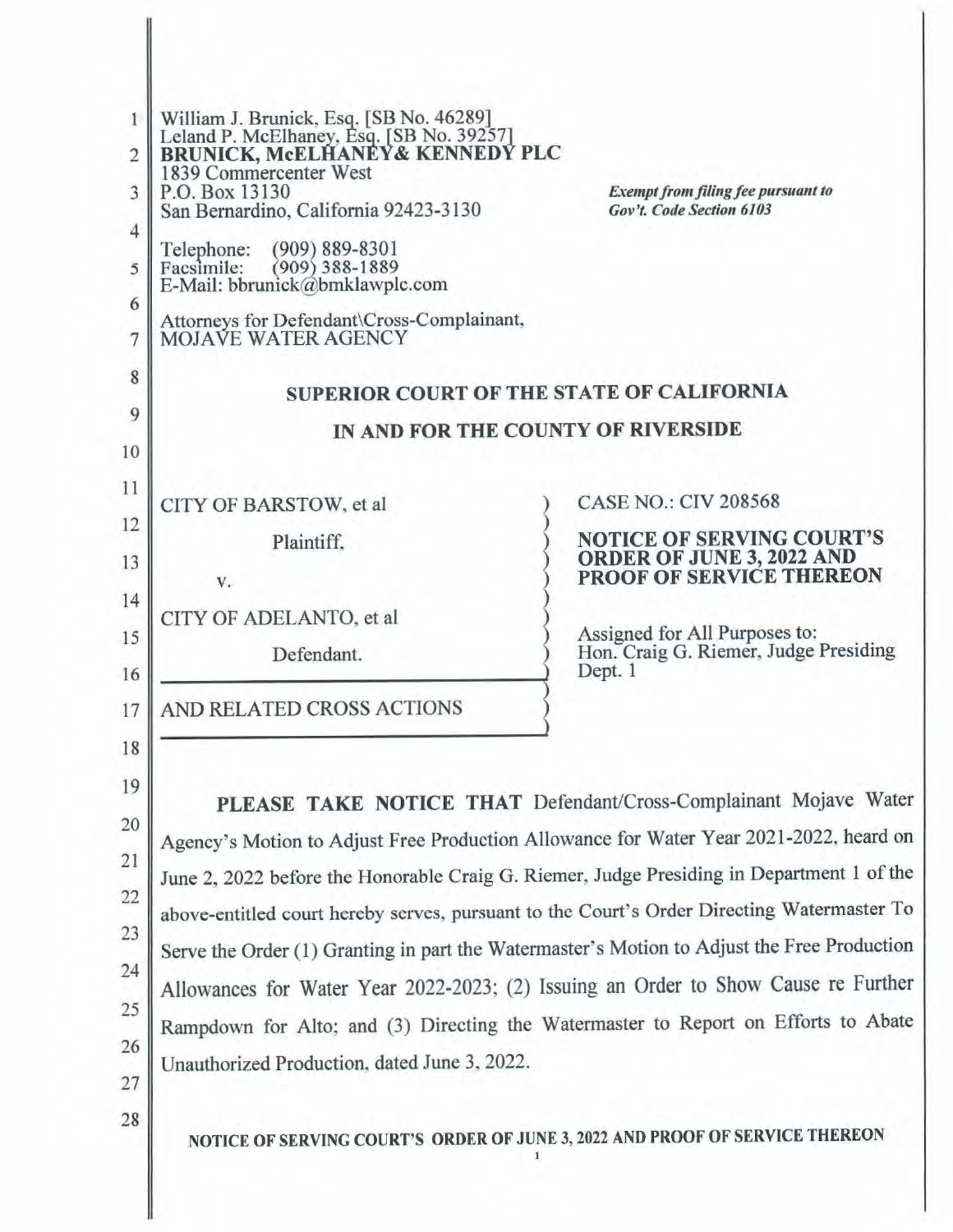| 1              | A copy of the Order and Proof of Service are attached hereto.                |                                                                                          |  |  |  |
|----------------|------------------------------------------------------------------------------|------------------------------------------------------------------------------------------|--|--|--|
| $\sqrt{2}$     | The parties in this matter were served on June 6, 2022.                      |                                                                                          |  |  |  |
| $\overline{3}$ | Dated: June 6, 2022                                                          | BRUNICK, MCELHANEY & KENNEDY PLC                                                         |  |  |  |
| $\overline{4}$ |                                                                              |                                                                                          |  |  |  |
| 5              |                                                                              | By:                                                                                      |  |  |  |
| 6              |                                                                              | <b>Brunick</b><br>Wil                                                                    |  |  |  |
| $\overline{7}$ |                                                                              | Leland P. McElhaney<br>Attorneys for Defendant/Cross-complainant,<br>MOJAVE WATER AGENCY |  |  |  |
| 8              |                                                                              |                                                                                          |  |  |  |
| 9              |                                                                              |                                                                                          |  |  |  |
| $10\,$         |                                                                              |                                                                                          |  |  |  |
| 11             |                                                                              |                                                                                          |  |  |  |
| 12             |                                                                              |                                                                                          |  |  |  |
| 13             |                                                                              |                                                                                          |  |  |  |
| 14             |                                                                              |                                                                                          |  |  |  |
| 15             |                                                                              |                                                                                          |  |  |  |
| 16             |                                                                              |                                                                                          |  |  |  |
| 17             |                                                                              |                                                                                          |  |  |  |
| 18             |                                                                              |                                                                                          |  |  |  |
| 19             |                                                                              |                                                                                          |  |  |  |
| 20             |                                                                              |                                                                                          |  |  |  |
| 21             |                                                                              |                                                                                          |  |  |  |
| 22             |                                                                              |                                                                                          |  |  |  |
| 23             |                                                                              |                                                                                          |  |  |  |
| 24             |                                                                              |                                                                                          |  |  |  |
| 25             |                                                                              |                                                                                          |  |  |  |
| 26             |                                                                              |                                                                                          |  |  |  |
| 27             |                                                                              |                                                                                          |  |  |  |
| 28             | NOTICE OF SERVING COURT'S ORDER OF JUNE 3, 2022 AND PROOF OF SERVICE THEREON |                                                                                          |  |  |  |
|                |                                                                              | $\overline{\mathbf{2}}$                                                                  |  |  |  |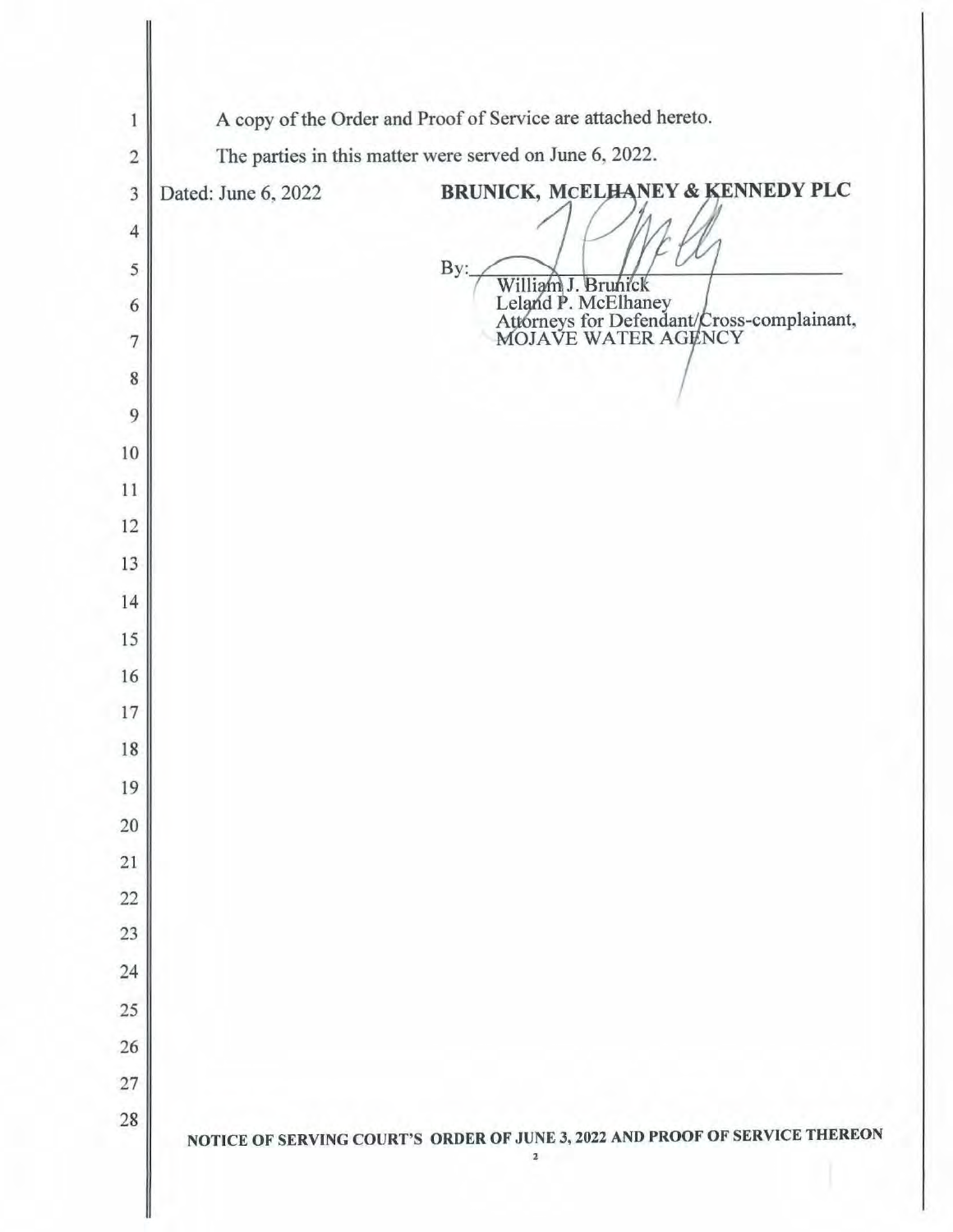|           | SUPERIOR COURT OF THE STATE OF CALIFORNIA, COUNTY OF RIVERSIDE |              |                                     |
|-----------|----------------------------------------------------------------|--------------|-------------------------------------|
|           | CASE TITLE: City of Barstow v. City of Adelanto                | Department 1 | <b>SUPERIOR COURT OF CALIFORNIA</b> |
| CASE NO.: | CIV208568                                                      |              | <b>JUN 0 3 2022</b>                 |
| DATE:     | June 3, 2022                                                   |              | L. Howell 24                        |
|           |                                                                |              |                                     |

PROCEEDING: Order (1) Granting in part the Watermaster's Motion to Adjust the Free Production Allowances for Water Year 2022-2023; (2) Issuing an Order to Show Cause re Further Rampdown for Alto; and (3) Directing the Watermaster to Report on Efforts to Abate Unauthorized Production

# ANNUAL ADJUSTMENT OF FPA

The Mojave Water Agency, appointed as the Watermaster in this action, moved for an annual adjustment of the free production allowance (FPA) regarding some of the five subareas. After consideration of the moving papers, the response by the California Department of Fish and Wildlife supporting the motion, the "Opposition/Response" of Mitsubishi Cement Corporation, and the oral comments made at the hearing on June 2, 2022, on behalf of the Watermaster, Mitsubishi, the Newberry Springs Recreational Lake Association, the Department ofFish and Wildlife, the Phelan Pinon Hills Community Services District, and Van Dam Ranch, the Court rules as follows:

## Centro:

The Watermaster proposed that the FPA be reduced from 65% of BAP to 60%. The Court approves that proposal. The Court orders that the FPA for all producers in Centro is reduced to 60% ofBAP for Water Year 2022-2023.

## Este:

The Watermaster proposed that the FPA be reduced from 65% of BAP to 60%. However, the Watermaster also asked the Court to consider a reduction of only 2.5%.

The Court does not find any justification for a reduction of less than 5% in this subarea. Rampdowns may be ordered when FPA exceeds PSY. That is the case in this subarea: FPA is 13,493, and PSY is only 4,728.

A rampdown may be appropriate even if verified production does not *currently* exceed PSY. The Court reiterates its finding and its reasoning as recorded in its order of July 23, 2019:

"The Court finds that, although the current FPA greatly exceeds PSY, the area is not being overdrafted because verified production is below PSY. Therefore, no immediate rampdown is [currently] necessary to reduce overdrafting. Nevertheless, given that the Judgment limits rampdowns to 5% per year, the FPA should be ramped down now so that, if production increases in the future, the FPA will be low enough to ensure that the increased pumping does not exceed PSY. By this Order, the Court notifies the producers in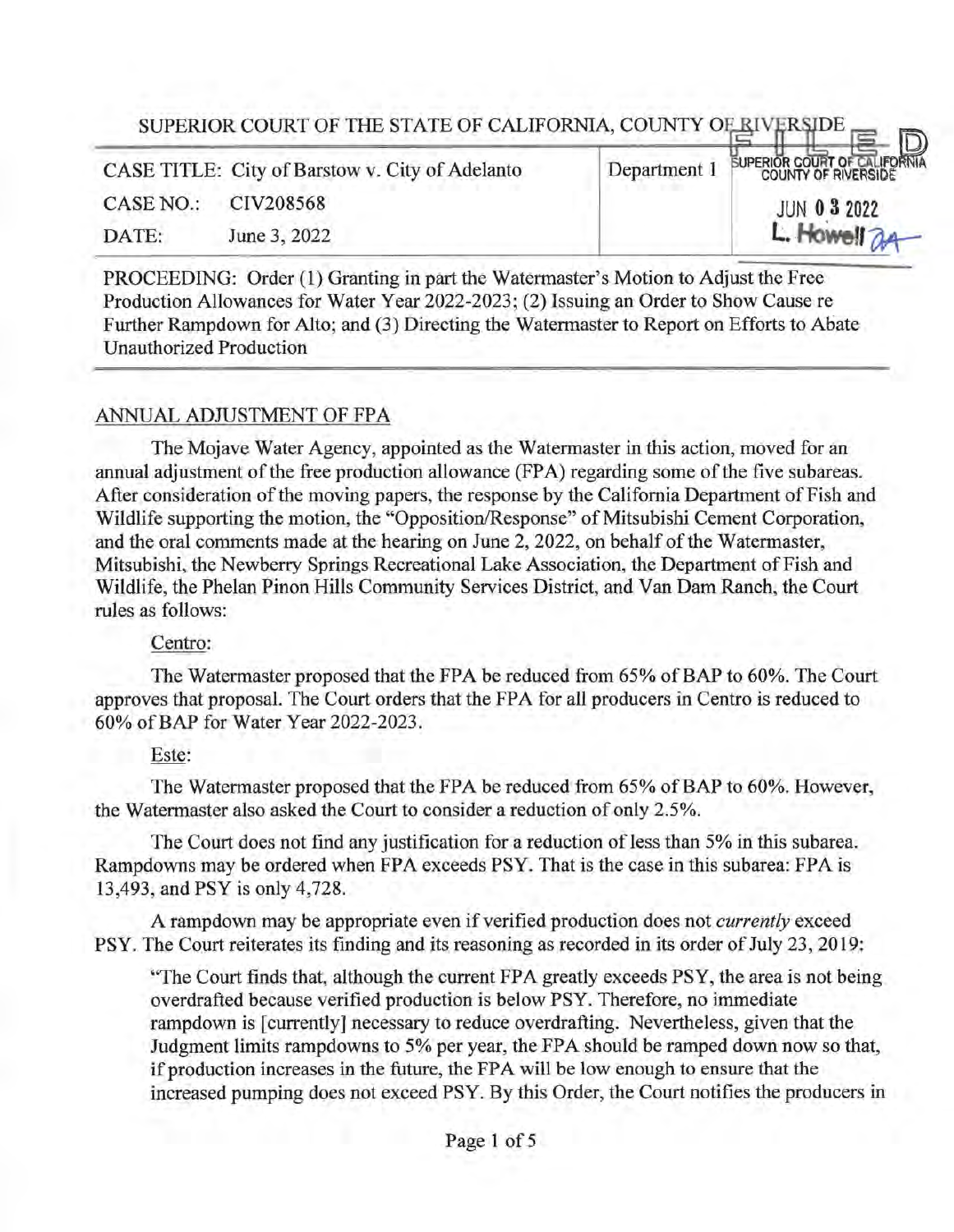Este that the Court intends to impose a rampdown of 5% per year until FPA is approximately equal to PSY."

For that reason, the Court believes that Este's FPA should have been ramped down long ago, and the Court regrets not having started doing so before 2019.

Mr. Chuck Bell argued to the Watermaster that the residents of Lucerne Valley "need time to adjust to the inevitable future of less water availability and its economic and environmental consequences .... " The Court does not find that argument persuasive, given that the judgment was entered 30 years ago, and that the Court warned Este producers three years ago that the Court intended to bring FPA in line with PSY by ramping down by 5% each year.

Moreover, the annual production in the Este subarea is only 4,304, less than a third of FPA. Therefore, a rampdown of FPA for a full 5% would not prevent production from the subarea as a whole from continuing at present levels.

The Court acknowledges that, although the reduction of FPA does not limit production in the subarea as a whole, it can have adverse effects on individual producers. In particular, Mitsubishi Cement Corporation argued that it would be affected because any reduction in FP A also reduces its carry-over rights. The Court does not find that to be a reason to refrain from implementing a rampdown of a full 5%. Mitsubishi has enjoyed unimpaired carry-over rights for decades longer than it would have had the Court ramped down FPA in a timely fashion. It is not in a position to complain now. Besides, the reduction of carryover rights is a consequence of a reduction in FPA. If that were enough to prevent a rampdown, no rampdown would ever occur.

The Court approves the Watermaster's proposed 5% reduction. The Court orders that the FPA for all producers in Este is reduced to 60% of BAP for Water Year 2022-2023.

# Oeste:

The Watermaster proposed that the FPA be reduced from 60% of BAP to 55%. However, the Watermaster also asked the Court to consider a reduction of only 2.5%.

No one offered any evidence or argument to support a rampdown limited to 2.5% in Oeste. The Court does not find any justification for a reduction of less than 5%. Rampdowns are generally ordered when FPA exceeds PSY. That is the case in this subarea: FPA is 4,355 and PSY is only 1,712. For the reasons explained above regarding Este, the Court believes that FPA should have been ramped down long ago, and the Court regrets not having started doing so earlier.

The Court approves the Watermaster's proposed 5% reduction. The Court orders that the FPA for all producers in Oeste is reduced to 55% of BAP for Water Year 2022-2023.

# Alto:

The FPA is currently set at 55% of BAP for all producers. The Watermaster initially proposed that the FPA remain at 55%, because the "FPA is about equal to PSYunder long-term water supply assumptions."

The Court does not find that reasoning to be persuasive, for the following reasons: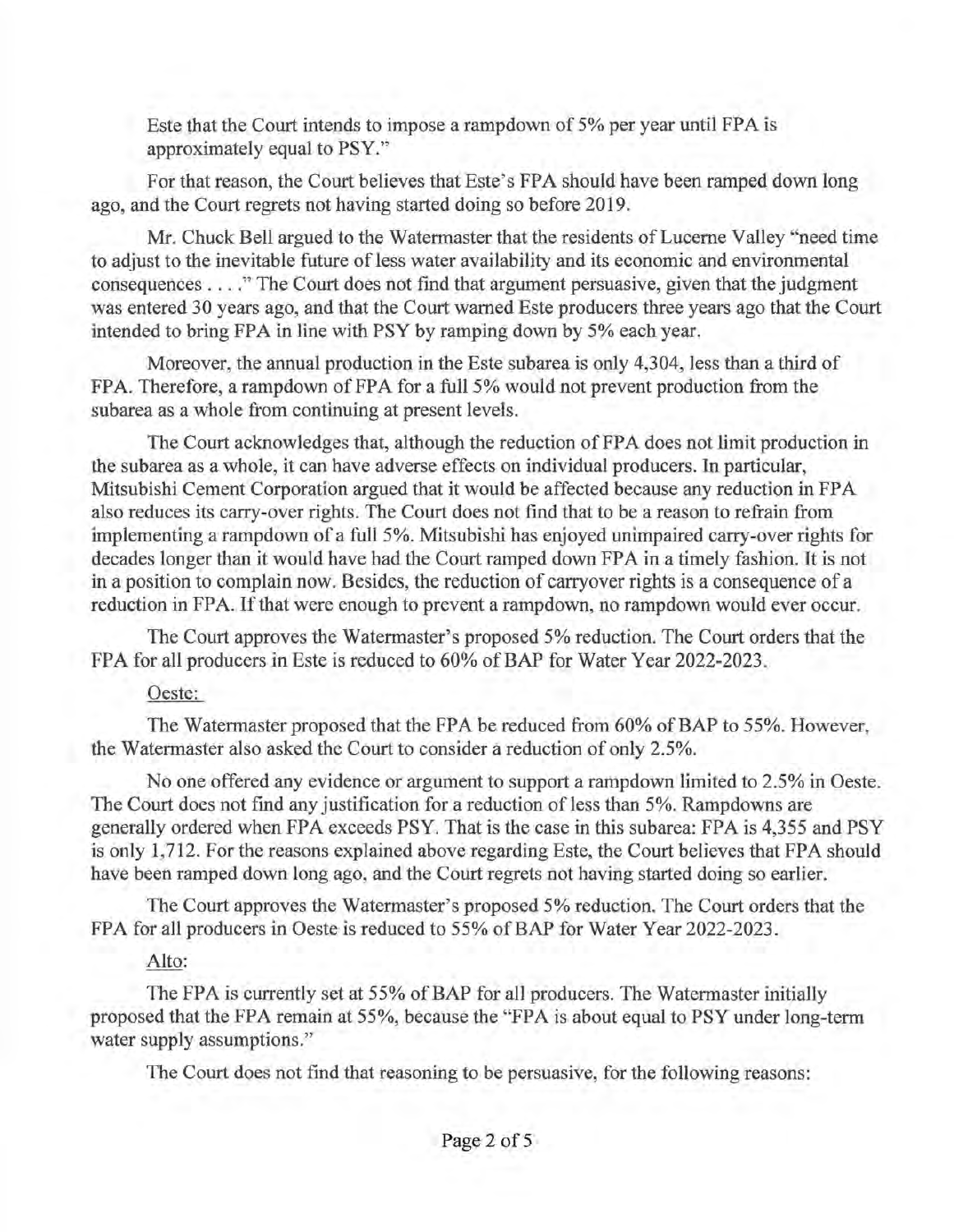- The Court does not have confidence that, in these times of climate disruption, it is prudent to rely upon the accuracy of those long-term supply assumptions, at least in the short term. As Mr. Wagner states, if the judgment were being negotiated today, it would be more prudent to select "a shorter, drier planning period (hydrologic base period) for local supply ... resulting in a lower estimated Production Safe Yield and consequently lower annual Free Production Allowance." (Wagner Decl., p. 6, ll. 18-21.)
- "Alto experienced about 51,000 acre-fee of groundwater depletion." Mr. Wagner, the Watermaster's engineer, opined that that depletion resulted from the fact that production exceeded PSY and that the drought had greatly reduced natural water supplies flowing into the basin. Moreover, Wagner acknowledged that, with minor exceptions, the depletion of groundwater storage had worsened over each of the last 10 years. (See 28<sup>th</sup> Annual Report, Figure 3-18.) He also opined that a rampdown of FPA would tend to reduce the magnitude of that depletion in the future.

In the Court's tentative ruling, it expressed the intention to reject the Watermaster's proposal and instead impose a rampdown of between 0.5% and 5.0%. At the hearing, the Watermaster's engineer and counsel endorsed the Court's tentative ruling. Specifically, they endorsed a rampdown of 5%, even though that would reduce FPA to a level below PSY.

The Court does not adopt either the Watermaster's initial proposal, for the reasons stated above. Nor docs it adopt the 5% rampdown proposed by the Court, because Alto's FPA exceeds its PSY by only 0.6% ofBAP, and because the parties have not had sufficient opportunity to respond to the Court's proposal. Instead, the Court orders that the FPA for all producers in Alto is reduced by 0.5% to 54.5% of BAP for Water Year 2022-2023.

# Baja:

In June of 2021, the Watermaster proposed that the FPA be reduced from 25% of BAP to 20%. The Court declined to approve that proposal because it would have resulted in a 20% reduction in FPA in a single year, which the Court found to be unreasonably burdensome. Instead, the Court ordered that the FPA be reduced by 2.5% of BAP, which was equivalent to 10% of the prior FPA. As a result, the FPA for all producers in Baja was reduced to 22.5% of BAP for Water Year 2021-2022.

This year, the Watermaster proposed that the FPA for Baja remain at 22.5%. In support of that recommendation, it noted that water production has declined significantly since 2020, down to 12,867, and that the decrease in production "might be" permanent. It also stated that the decline in water levels in some wells "might be" slowing.

While those are hopeful developments, the Court is not persuaded that those possibilities are sufficiently likely to form the basis for a decision to keep FPA where it is. FPA in Baja still exceeds PSY by 6.8%. Accordingly, in its tentative ruling, the Court rejected the Watermaster's proposal, and announced its intention to ramp down the FPA in Baja, but as it did last year, to limit the rampdown to about 10% of the total FPA.

At the hearing, the Watermaster endorsed that alternative, as did the Department of Fish and Wildlife. The Newberry Springs Recreational Lake Association opposed it, arguing that the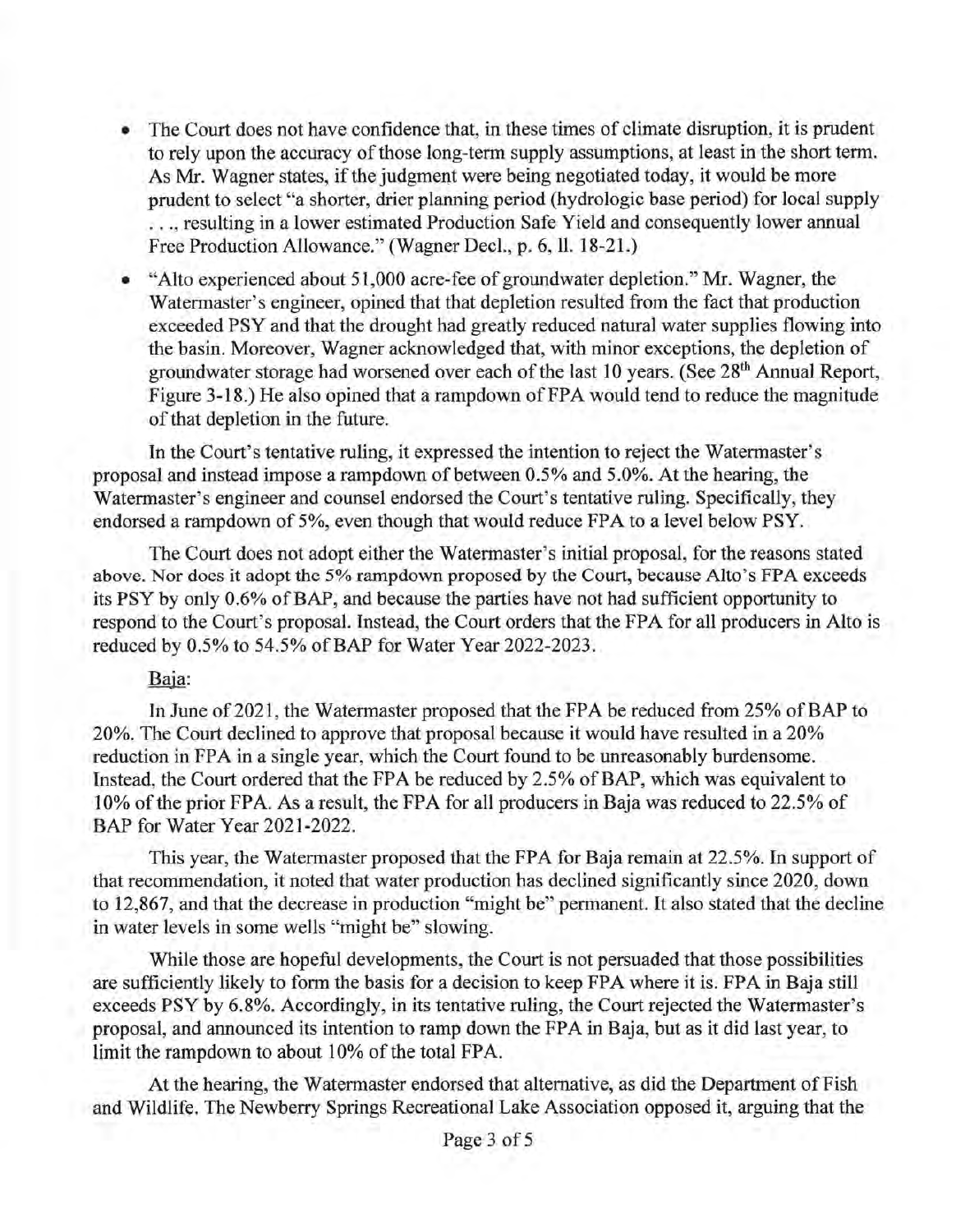production had decreased almost to the level of the PSY. The Court does not find that argument persuasive. As the Court explained in relation to Este and Oeste, there are good reasons to ramp down FPA even when production is less than or close to PSY. To the extent that the Association also argued that a reduction of FPA would result in greater purchases of replacement water, that is not persuasive because, if that were sufficient to defeat a rampdown, rampdowns would never occur when any producers in the subarea were producing at or above their share of the existing FPA.

Mr. Van Dam of Van Dam Ranch opposed any reduction in FPA because a lower FPA results in lower credit limits and reduced liquidity for his agricultural operation. The Court is not persuaded that those reasons justify a suspension of rampdowns for Baja, given that its FPA still exceeds its PSY.

The Court orders that the FPA for all producers in Baja is reduced by 2.0% to 20.5% of BAP for Water Year 2022-2023.

## ORDER TO SHOW CAUSE

All interested parties are ordered to appear on August 25, 2022, at 1:30 P.M. in Department 1 and show cause, if any exists, why the Free Production Allowance for Alto should not be reduced by another 4.5% for Water Year 2022-2023.

Any response to this order, either in support of or in opposition to the proposed additional rarnpdown, shall be filed and served no later than August 5, 2022. It would be helpful if the parties would address the following questions:

1. Under the terms of the judgment, does the Court have the authority to reduce FPA below PSY? If so:

a. Under what circumstances?

b. Do those circumstances exist now, or are they likely to exist in Alto in the coming year?

2. If the judgment provides the Court with the discretion to order such a further rampdown under the current conditions, should the Court nevertheless refrain from doing so?

# UNAUTHORIZED PRODUCTION

In June of 2021, the Court directed the Watermaster to take all reasonable steps to identify any unauthorized production within the basin and to bring that production into compliance with the Judgment. The Court also directed that, if reasonably necessary, the Watermaster shall seek the assistance of the Court in compelling that compliance. In particular, if any such unauthorized production is being conducted or permitted by a party subject to the injunction in section 14 of the Judgment, the Watermaster shall apply to this department for an order to show cause why that party should not be found to be in contempt. If the unauthorized production is being conducted by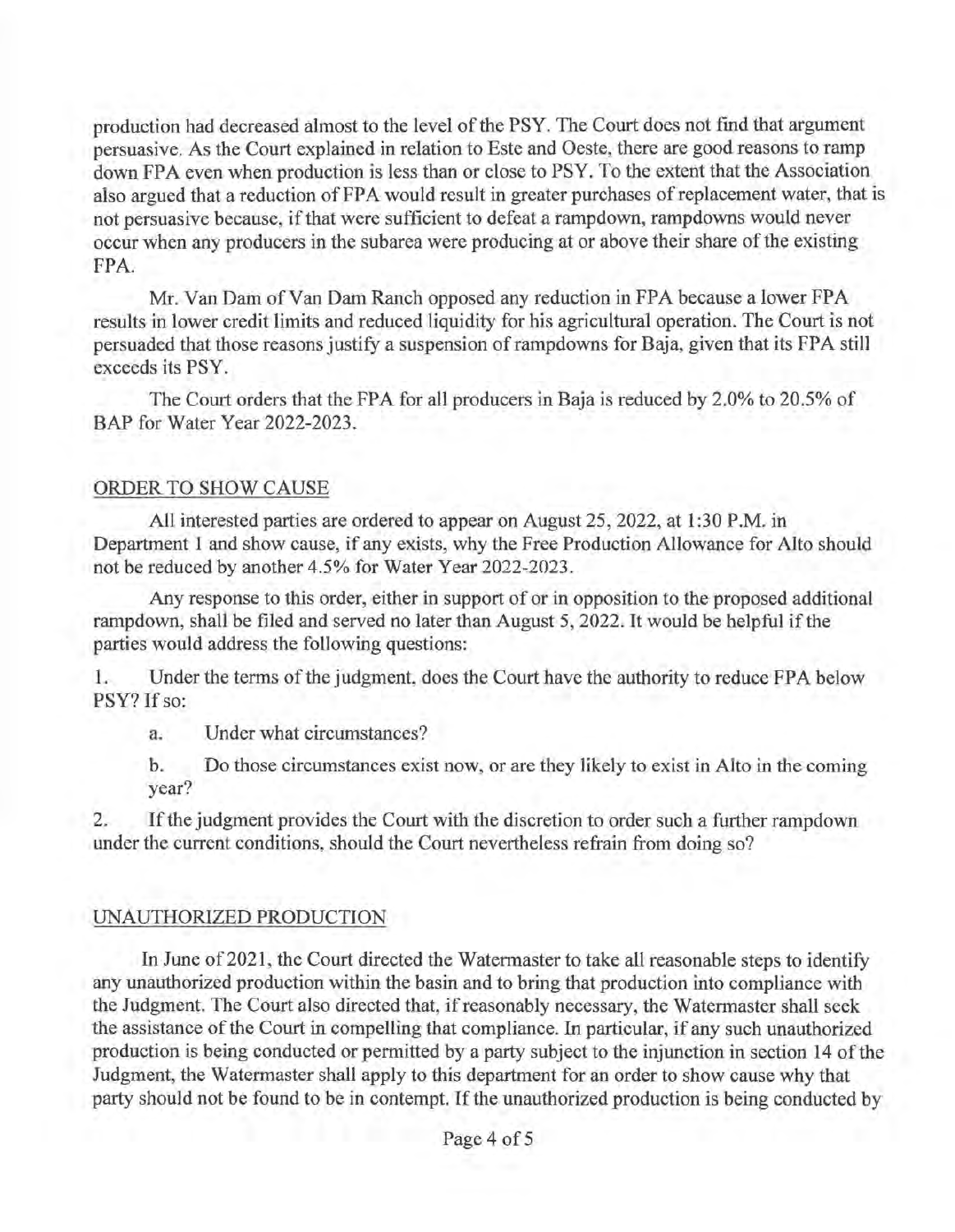a non-party, the Watermaster shall initiate an action for injunctive relief as expressly authorized by section 12 of the Judgment.

The Watermaster has initiated efforts to do so in Este and Oeste. The Watermaster is ordered:

- To continue those efforts in those two subareas.
- To expand those efforts into the other three subareas, with the goal that all producers (a) who are suspected of producing more than 10 acre-feet but (b) who decline to stipulate to the judgment shall be named as cross-defendants in the Watermaster's cross-complaint (if the filing of that pleading is approved at the hearing later this month) and served with that cross-complaint no later than June 1, 2023.
- To meet and confer with the Phelan Pinon Hills Community Services District to explore any manner in which that CSD might be to assist in those efforts.
- To continue to cooperate with San Bernardino County Sheriff and San Bernardino County Code Enforcement in efforts to locate and abate the illegal cultivation of marijuana.
- To continue to explore the possibility of cooperation with San Bernardino County concerning permitting authority for new or expanded wells.
- To meet with appropriate legislators to explore the introduction of legislation to amend the statutes prescribing the powers of the Mojave Water Agency in such a way as to grant the MWA authority over the issuance of permits for new or expanded wells.

The Watermaster is also ordered to consider different or additional means by which information concerning the location and extent of water production within the basin can be obtained more accurately, more easily, and more quickly, whether by means of mandatory disclosures, mandatory installation of flow meters or similar devices, or otherwise.

The Watermaster shall file and serve a detailed report regarding all these efforts no later than December 2, 2022, and again concurrently with the filing of the Watermaster's next Motion to Adjust the Free Production Allowances, i.e., the motion to be heard sometime in June 2023 for Water Year 2022-2023.

### SERVICE

Counsel for the Watermaster shall serve copies of this order on all parties by mail forthwith, and shall file a proof of service within seven days of the date of mailing.

Craig G. Riemer, Judge of the Superior Court

Page 5 of 5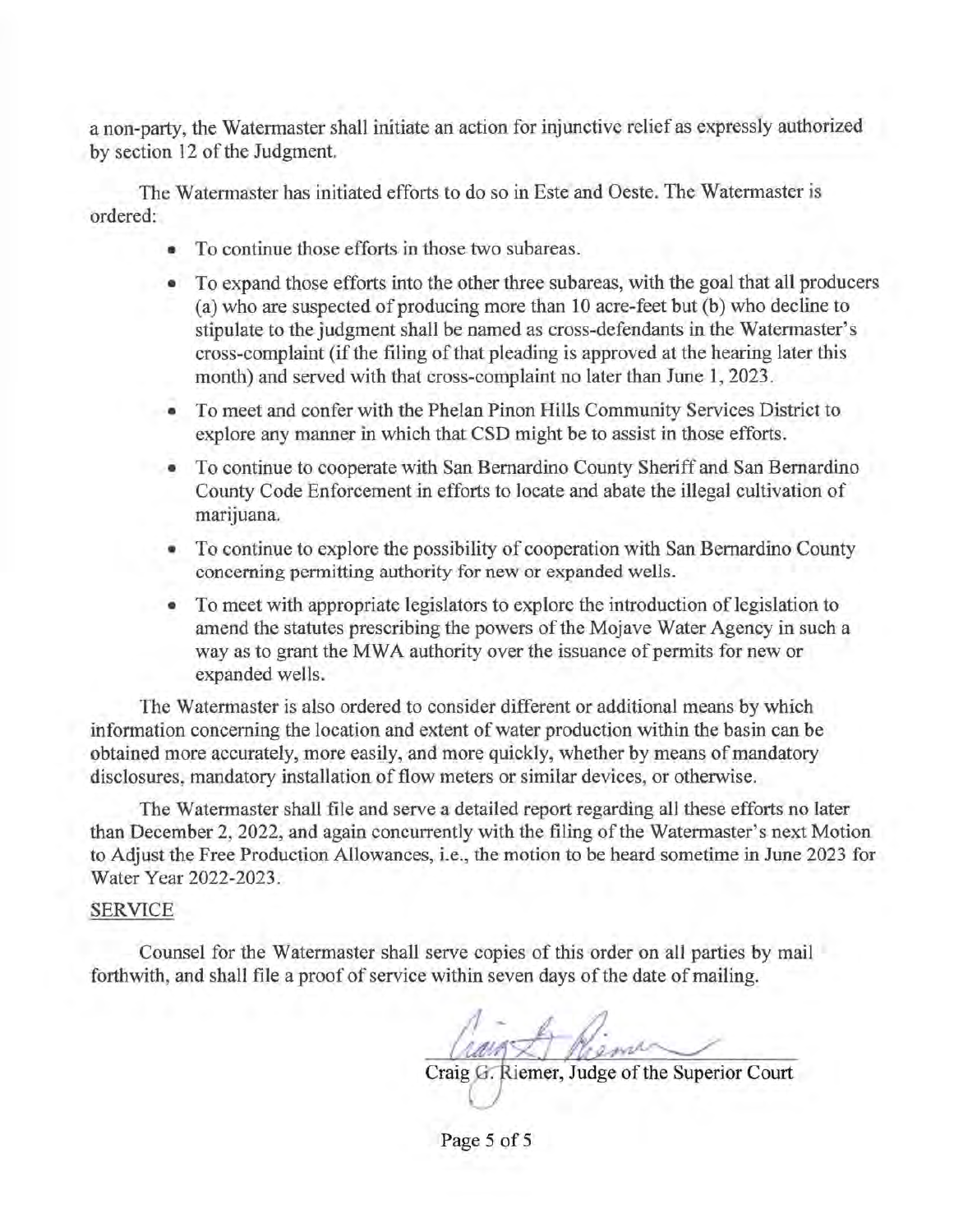# **PROOF OF SERVICE**

## **STATE OF CALIFORNIA } COUNTY OF SAN BERNARDINO}**

I am employed in the County of the San Bernardino, State of California. I am over the age of 18 and not a party to the within action; my business address is 13846 Conference Center Drive, Apple Valley, California 92307.

On June 6, 2022, the document(s) described below were served pursuant to the Mojave Basin Area Watermaster's Rules and Regulations paragraph 8.B.2 which provides for service by electronic mail upon election by the Party or paragraph 10.D, which provides that Watermaster shall mail a postcard describing each document being served, to each Party or its designee according to the official service list, a copy of which is attached hereto, and which shall be maintained by the Mojave Basin Area Watermaster pursuant to Paragraph 37 of the Judgment. Served documents will be posted to and maintained on the Mojave Water Agency's internet website for printing and/or download by Parties wishing to do so.

Document(s) filed with the court and served herein are described as follows:

# **NOTICE OF SERVING COURT'S ORDER OF JUNE 3, 2022 AND PROOF OF SERVICE THEREON**

 $X$  (STATE) I declare under penalty of perjury under the laws of the State of California that the above is true and correct.

Executed on June 6, 2022 at Apple Valley, California.

 $2$  fluid

Jeffrey D. Ruesch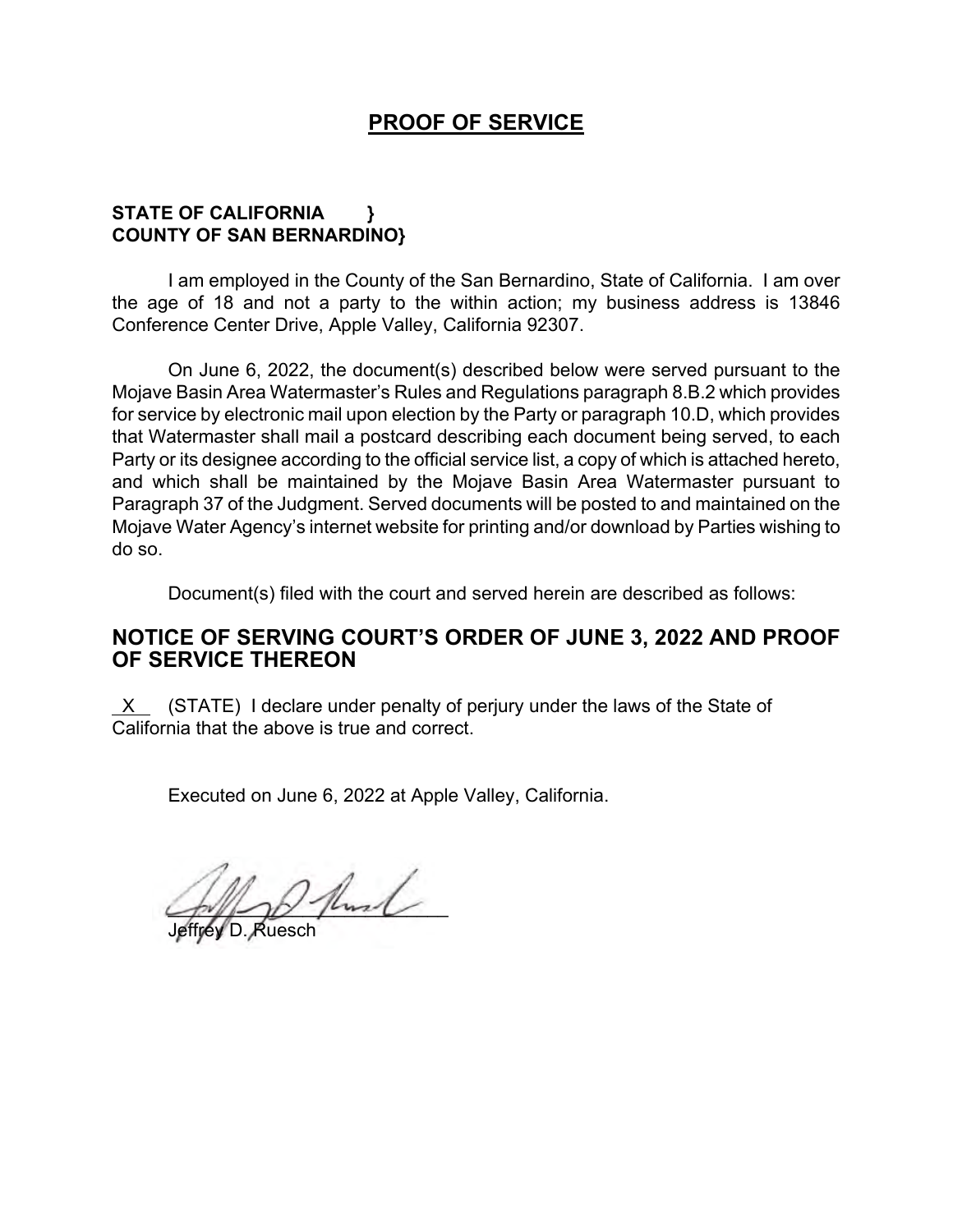35250 Yermo, LLC 11273 Palms Blvd., Ste. D. Los Angeles, CA 90066-2122 Attn: Roberto Munoz

Ades, John and Devon (via email) (adesdevon@gmail.com)

Ahn Revocable Living Trust (via email) P. O. Box 45 Apple Valley, CA 92307-0001 Attn: Chun Soo and Wha Ja Ahn<br>(chunsooahn@naver.com)

Ahn, Chun Soo and Wha Ja (via email) P. O. Box 45 Apple Valley, CA 92307-0001 Attn: Chun Soo Ahn (chunsooahn@naver.com) Ake, Charles J. and Marjorie M.

American States Water Company 160 Via Verde, Ste. 100 San Dimas, CA 91773-5121 Attn: Ana Chavez Anderson, Ross C. and Betty J.

Apple Valley Heights County Water District P. O. Box 938 Apple Valley, CA 92308-0938 Attn: Matthew Patterson

Apple Valley, Town Of 14955 Dale Evans Parkway Apple Valley, CA 92307-3061 Attn: Tina Kuhns Archibek, Eric

Atchison, Topeka, Santa Fe Railway Company (via email) 602 s. Ferguson Avenue Bozeman, MT 59718-6483 Attn: Deborah Stephenson (stephenson@dmsnaturalresources.com)

Bar H Mutual Water Company (via email) P. O. Box 844 Lucerne Valley, CA 92356-0844 Attn: Daniel Shaw (barhwater@gmail.com) Barber, James B.

Baron, Susan and Palmer, Curtis 141 Road 2390 Aztec, NM 87410-9322 Attn: Curtis Palmer

Abshire, David V. P. O. Box # 2059 Lucerne Valley, CA 92356-2059 Attn: John McCallum

Aerochem, Inc. (via email) 4001 El Mirage Rd. Adelanto, CA 92301-9489 Attn: Pedro Dumaua (pdumaua@ducommun.com) Agcon, Inc. (via email)

Ahn Revocable Trust (via email) 29775 Hunter Road Murrieta, CA 92563-6710 Attn: Simon Ahn (ssahn58@gmail.com)

2301 Muriel Drive, Apt. 67 Barstow, CA 92311-6757

13853 Oakmont Dr. Victorville, CA 92395-4832

Apple Valley Unified School District 12555 Navajo Road Apple Valley, CA 92308-7256 Attn: Mathew Schulenberg

41717 Silver Valley Road Newberry Springs, CA 92365-9517

Avila, Angel and Evalia 1523 S. Visalia

43774 Cottonwood Road Newberry Springs, CA 92365

Barstow, City of (via email) 220 East Mountain View Street -Suite A Barstow, CA 92311 Attn: Jennifer Riley (hriley@barstowca.org) Adelanto, City Of 11600 Air Expressway Adelanto, CA 92301-1914 Attn: Daniel Best

17671 Bear Valley Road Hesperia, CA 92345-4902 Attn: Lori Clifton (lclifton@robar.com)

Ahn, Chun Soo and David (via email) P. O. Box 45 Apple Valley, CA 92307-0001 Attn: Chun Soo Ahn (davidahnmd@gmail.com, chunsooahn@naver.com)

America United Development, LLC (via email) 19625 Shelyn Drive Rowland Heights, CA 91748-3246 Attn: Paul Tsai (paul@ezzlife.com)

Apple Valley Foothill County Water District (via email) 22545 Del Oro Road Apple Valley, CA 92308-8206 Attn: Daniel B. Smith (avfcwd@gmail.com)

Apple Valley View Mutual Water Company P. O. Box 3680 Apple Valley, CA 92307-0072 Attn: Emely and Joe Saltmeris

Atchison, Topeka, Santa Fe Railway Company 2301 Lou Menk Drive, GOB-3W Fort Worth, TX 76131-2825 Attn: Blaine Bilderback

Compton, CA 90220-3946 Bailey 2007 Living Revocable Trust, Sheré R. (via email) 10428 National Blvd Los Angeles, CA 90034-4664 Attn: Sheré R. Bailey (LegalPeopleService@gmail.com)

> Bar-Len Mutual Water Company (via email) P. O. Box 77 Barstow, CA 92312-0077 Attn: Casey Slusser (barlenwater@hotmail.com; casey.slusser@gmail.com)

Bass Trust, Newton T. 14924 Chamber Lane Apple Valley, CA 92307-4912 Attn: Barbara Davison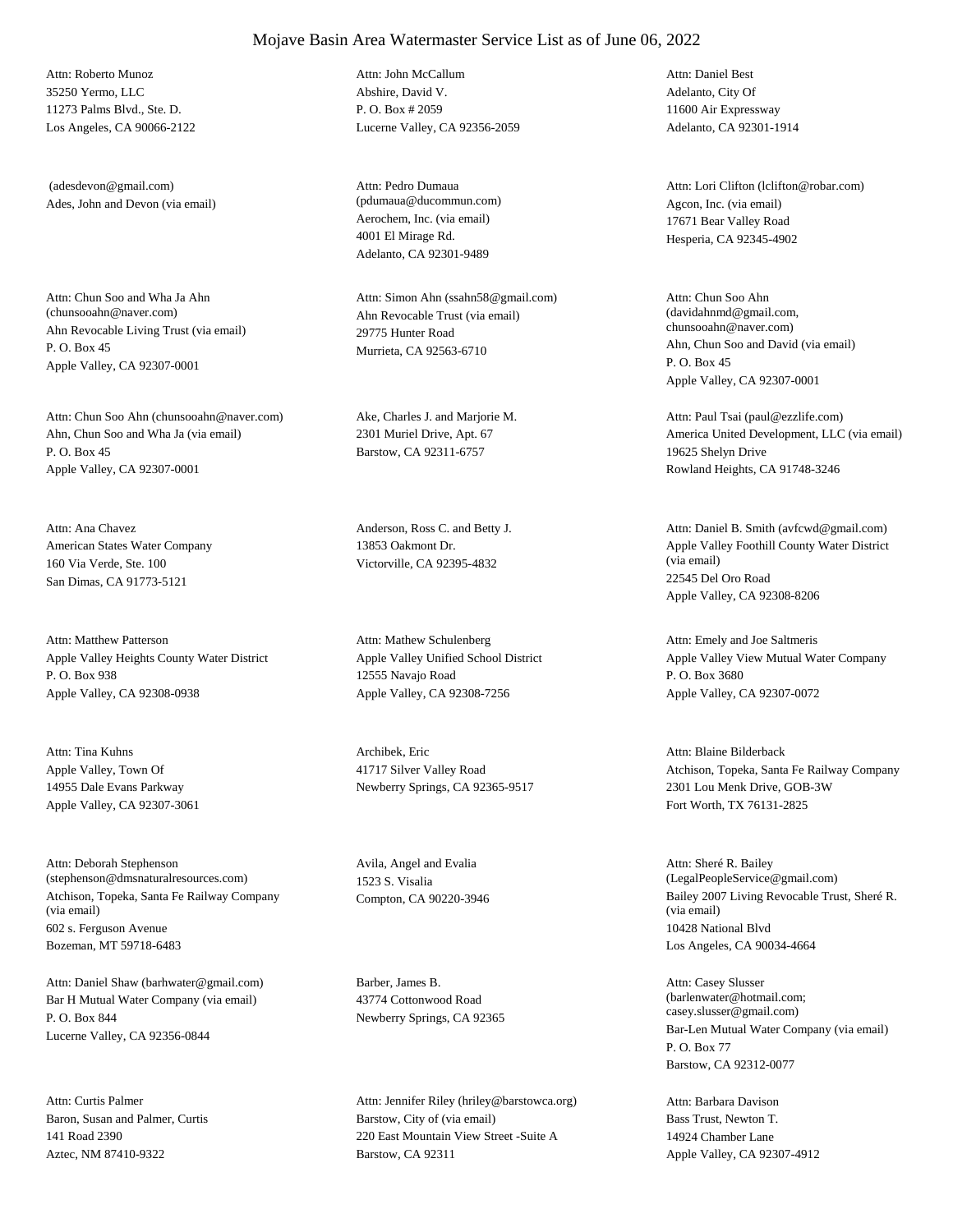Bastianon Revocable Trust 9484 Iroquois Rd. Apple Valley, CA 92308-9151 Attn: Remo E. Bastianon

Bell, Charles H. Trust dated March 7, 2014 (via email) P. O. Box 193 Lucerne Valley, CA 92356-0193 Attn: Chuck Bell (Chuckb193@outlook.com; Chuckb193@outlook.com)

Box, Geary S. and Laura P. O. Box 402564 Hesperia, CA 92340-2564

Brown, Jennifer 10001 Choiceana Ave. Hesperia, CA 92345

Bubier, Diane Gail (via email) 46263 Bedford Rd. Newberry Springs, CA 92365-9819 (bubierbear@msn.com)

Bush, Kevin (via email) 7768 Sterling Ave. San Bernardino, CA 92410-4741 (kjbco@yahoo.com)

CalMat Company 405 N. Indian Hill Blvd. Claremont, CA 91711-4614 Attn: Robert W. Bowcock

Camanga, Tony and Marietta 48924 Bedford Rd. Newberry Springs, CA 92365 Attn: Tony Camanga

Casa Colina Foundation P.O. Box 1760 Lucerne Valley, CA 92356 Attn: Kevin Mangold

Beinschroth Family Trust (via email) 18794 Sentenac Apple Valley, CA 92307-5342 Attn: Mike Beinschroth (Beinschroth@gmail.com)

Best, Byron L. 21461 Camino Trebol Lake Forest, CA 92630-2011

Brommer House Trust 9435 Strathmore Lane Riverside, CA 92509-0941 Attn: Marvin Brommer

Bruneau, Karen 19575 Bear Valley Rd. Apple Valley, CA 92308-5104

Budget Finance Company PO BOX 641339 Los Angeles, CA 90064-6339 Attn: Noah Furie Bunnell, Dick

Calico Lakes Homeowners Association (via email) 11860 Pierce Street, Suite 100 Riverside, CA 92505-5178 Attn: Shanna Ghale (shanna.ghale@associa.us)

CalPortland Company - Agriculture (via email) P. O. Box 146 Oro Grande, CA 92368-0146 Attn: Catalina Fernandez-Moores (cfernadez@calportland.com)

Campbell, M. A. and Dianne 19327 Cliveden Ave Carson, CA 90746-2716 Attn: Myron Campbell II Carlton, Susan

CDFW - Camp Cady (via email) 4775 Bird Farm Road Chino Hills, CA 91709-3175 Attn: Danielle Stewart (danielle.stewart@wildlife.ca.gov; Richard.Kim@wildlife.ca.gov; Alisa.Ellsworth@wildlife.ca.gov)

Beinschroth, Andy Eric 6719 Deep Creek Road Apple Valley, CA 92308-8711

Borja, Leonil T. and Tital L. 20784 Iris Canyon Road Riverside, CA 92508-

Brown, Bobby G. and Valeria R. 26776 Vista Road Helendale, CA 92342-9789 Attn: Paul Johnson

Bryant, Ian (via email) 15434 Sequoia Avenue - Office Hesperia, CA 92345-1667 (irim@aol.com)

8589 Volga River Circle Fountain Valley, CA 92708-5536

California Department Of Transportation (via email) 464 W. 4th Street San Bernardino, CA 92401-1407 Attn: Michael P. Naze (michael.naze@dot.ca.gov)

CalPortland Company - Oro Grande Plant (via email) P. O. Box 146 Oro Grande, CA 92368-0146 Attn: Catalina Fernandez-Moores (cfernandez@calportland.com)

P.O. Box 193 Yermo, CA 92398-0193

CDFW - Mojave Narrows Regional Park 777 E. Rialto Avenue San Bernardino, CA 92415-1005 Attn: Beahta Davis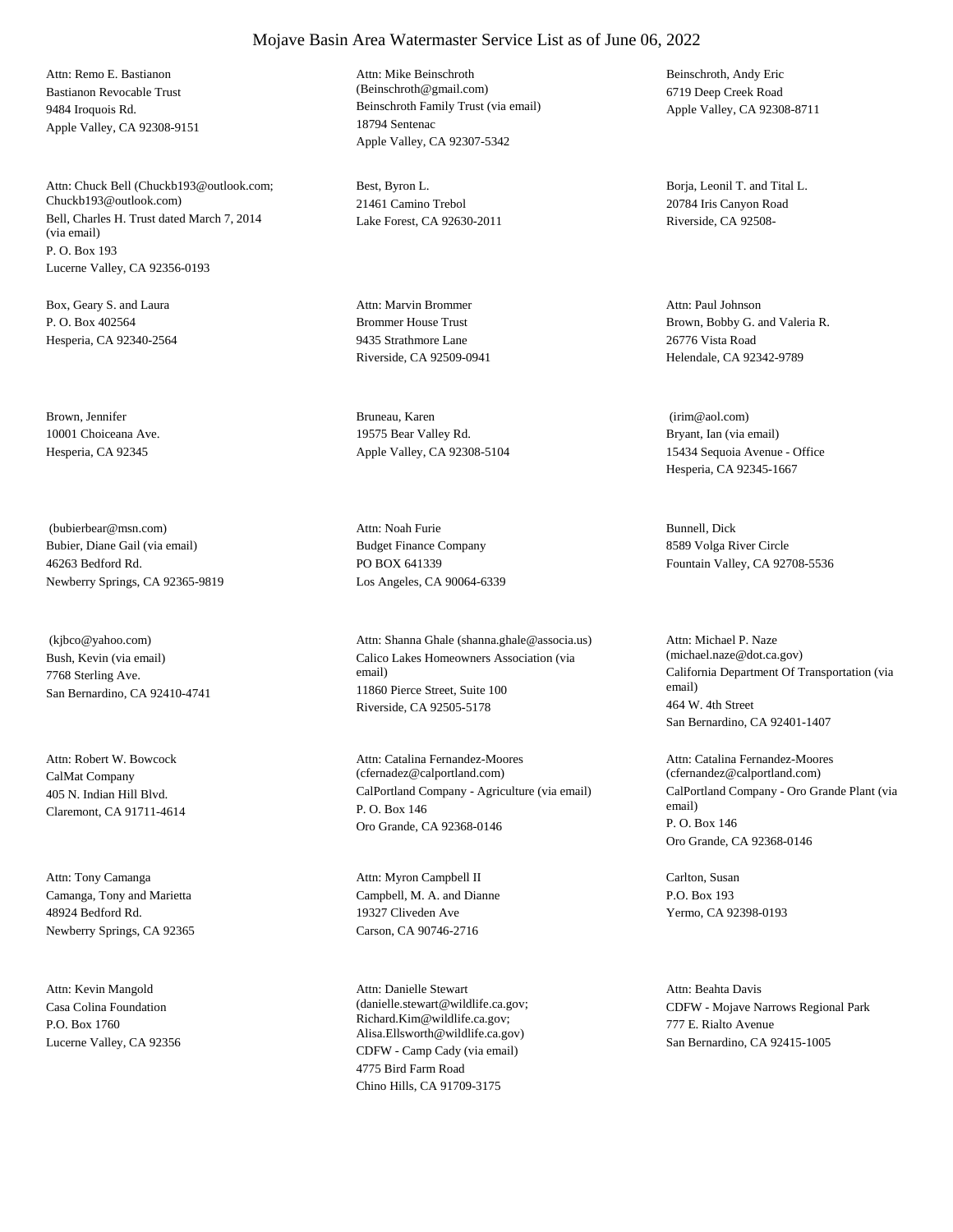CDFW - Mojave River Fish Hatchery (via email) 12550 Jacaranda Avenue Victorville, CA 92395-5183 Attn: Paco Cabral (paco.cabral@wildlife.ca.gov; rebecca.jones@wildlife.ca.gov) Cemex, Inc. (via email)

Chafa, Larry R. and Delinda C. 21643 Park Villa Dr. Katy, TX 77450-3912 Attn: Allene Rozell Cherie Krack

Choi, Yong Il and Joung Ae 34424 Mountain View Road Hinkley, CA 92347-9412 Chong, Joan (via email)

Chung, et al. 11446 Midway Ave. Lucerne Valley, CA 92356-8792 Attn: Hwa-Yong Chung Clark, Arthur

Club View Partners 9903 Santa Monica Blvd., PMB #541 Beverly Hills, CA 90212-1671 Attn: Manoucher Sarbaz Conner, William H.

Corbridge, Linda S. 8743 Vivero St Rancho Cucamonga, CA 91730- Attn: George Starke Cross, Francis and Beverly

Crown Cambria, LLC (via email) 9860 Gidley St. El Monte, CA 91731-1110 Attn: Jay Hooper (jayho123@gmail.com)

Daggett Community Services District (via email) P. O. Box 308 Daggett, CA 92327-0308 Attn: Crystal Romero (daggettcsd@outlook.com; daggettwater427@gmail.com)

Dahlquist, George R. (via email) 8535 Vine Valley Drive Sun Valley, CA 91352- (ron@dadcopowerandlights.com) Darr, James S.

16888 North E. Street Victorville, CA 92394-2999 Attn: Alejandra Silva (alejandrav.silva@cemex.com) Center Water Company

Chamisal Mutual Water Company 1442 El Mirage Road El Mirage, CA 92301-9500 Attn: Mary M Ross

10392 Shady Ridge Drive Santa Ana, CA 92705-7509 (joan.chong7@gmail.com; joancksp@hotmail.com)

P. O. Box 4513 Blue Jay, CA 92317-4513

11535 Mint Canyon Rd. Agua Dulce, CA 91390-4577

156 W 100 N Jerome, ID 83385-5256

Crystal Lakes Property Owners Association P. O. Box 351 Yermo, CA 92398 Attn: Alessia Morris

Daggett Ranch, LLC P. O. Box 112 Daggett, CA 92327-0112 Attn: Steve and Dana Rivett

40716 Highway 395 Boron, CA 93516

P. O. Box 616 Lucerne Valley, CA 92356-0616 Attn: Mary Tarrab

Cheyenne Lake, Inc. (via email) 44658 Valley Center Rd Newberry Springs, CA 92365- Attn: Carl Pugh (cpugh3@aol.com)

Christison, Joel P. O. Box 2635 Big River, CA 92242-2635

Clark, Gary and Beth A. 2443 Topanga Dr. Bullhead City, AZ 86442-8464 Attn: Erik Archibek

Contratto, Ersula 21814 Hinkley Road Barstow, CA 92311

Cross, Sharon I. P. O. Box 922 Lucerne Valley, CA 92356

DaCosta, Dean Edward (via email) 32307 Foothill Road Lucerne Valley, CA 92356-8526 (dacostadean@gmail.com)

Daggett Solar Power 3 LLC (via email) 5780 Fleet Street, Suite 130 Carlsbad, CA 92008-4715 Attn: James Kelly (James.Kelly@clearwayenergy.com)

De Jong Family Trust 46561 Fairview Road Newberry Springs, CA 92365-9230 Attn: Alan L. De Jong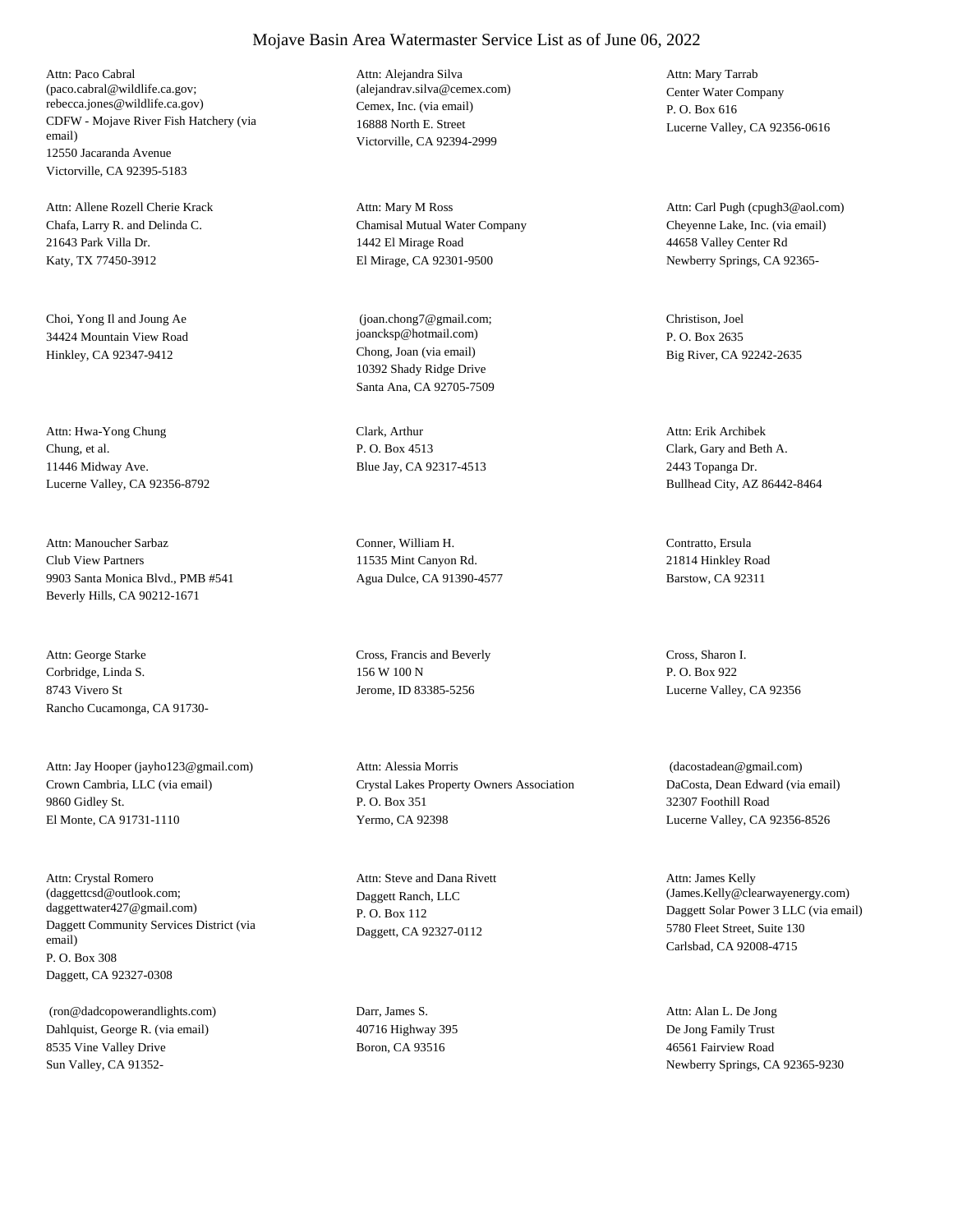Dennison, Quentin D. - Clegg, Frizell and Joke 44579 Temescal Street Newberry Springs, CA 92365 Attn: Randy Wagner

Desert Springs Mutual Water Company P. O. Box 396 Lucerne Valley, CA 92356-0396 Attn: Denise Courtney

Donaldson, Jerry and Beverly 16736 B Road Delta, CO 81416-8501

Douglas, Tina P.O. Box 1730 Lucerne Valley, CA 92356- Attn: David Looper Dowell, Leonard

Evert Family Trust (via email) 19201 Parker Circle Villa Park, CA 92861-1302 Attn: Stephanie L. Evert (severt2166@aol.com)

Fejfar, Monica Kay 34080 Ord Street Newberry Springs, CA 92365-9791

Finch, Jenifer (via email) 9797 Lewis Lane Apple Valley, CA 92308-8357 (ropingmom3@yahoo.com)

Fisher Trust, Jerome R. 7603 Hazeltine Van Nuys, CA 91405 Attn: Paul Johnson

Frazier, et al. 8707 Deep Creek Rd Apple Valley, CA 92308- Attn: Martin Frazier

Gabrych, Eugene 2006 Old Highway 395 Fallbrook, CA 92028

Desert Dawn Mutual Water Company P. O. Box 392 Lucerne Valley, CA 92356-0392 Attn: Marie McDaniel

DLW Revocable Trust 13830 Choco Rd. Apple Valley, CA 92307-5525 Attn: Debby Wyatt

Dora Land, Inc. P. O. Box 1405 Apple Valley, CA 92307-0026 Attn: Jeffery Lidman

345 E Carson St. Carson, CA 90745-2709

Eygnor, Robert E. 23032 Bryman Road

Fernandez, Arturo (via email) 28 Calle Fortuna Rancho Santa Margarita, CA 92688-2627 (afc30@yahoo.com) Ferro, Dennis and Norma

First CPA LLC (via email) 10045 Brockway St. El Monte, CA 91733-1107 Attn: Alex and Jerrica Liu (alexliu1950@gmail.com;

Foothill Estates MHP, LLC (via email) 9454 Wilshire Blvd., Ste. 920 Beverly Hills, CA 90212-2925 Attn: Camille Yusufov (Allen@skylinecompany.com) Frates, D. Cole (via email)

Friend, Joseph and Deborah P. O. Box 253 Barstow, CA 92312-0253 Attn: Deborah A. Friend

Gabrych, Eugene 2006 Old Highway 395 Fallbrook, CA 92028-8816 Desert Girlz LLC (via email) 10757 Lincoln Road Lucerne Valley, CA 92356-7 Attn: Zaritsky Penny (pennyzaritsky2000@yahoo.com)

Dolch Living Trust Robert and Judith 4181 Kramer Lane Bellingham, WA 98226-7145 Attn: Judith Dolch-Partridge, Trustee

Dorrance, David W. and Tamela L. 2027 Valleria Court Sugar Land, TX 77479- Attn: David Dorrance

Evenson, Edwin H. and Joycelaine C. P. O. Box 66 Oro Grande, CA 92368-0066

Oro Grande, CA 92368-9642 Federal Bureau of Prisons, Victorville (via email) P. O. Box 5400 Adelanto, CA 92301-5400 Attn: David Dittenmore (d2dittemore@bop.gov)

> 1311 1st Ave. N Jacksonville Beach, FL 32250-3512

alexroseanneliu@yahoo.com) Fischer Revocable Living Trust (via email) 1372 West 26th St. San Bernardino, CA 92405-3029 Attn: Carl Fischer (carlsfischer@hotmail.com; fischer@fischercompanies.com)

> 113 S La Brea Ave., 3rd Floor Los Angeles, CA 90036-2998 (cfrates@renewablegroup.com)

Fundamental Christian Endeavors, Inc. (via email) 49191 Cherokee Road Newberry Springs, CA 92365 Attn: Mark Asay (bettybrock@ironwood.org; waltbrock@ironwood.org)

Gabrych, Eugene 34650 Minneola Rd Newberry Springs, CA 92365- Attn: Mitch Hammack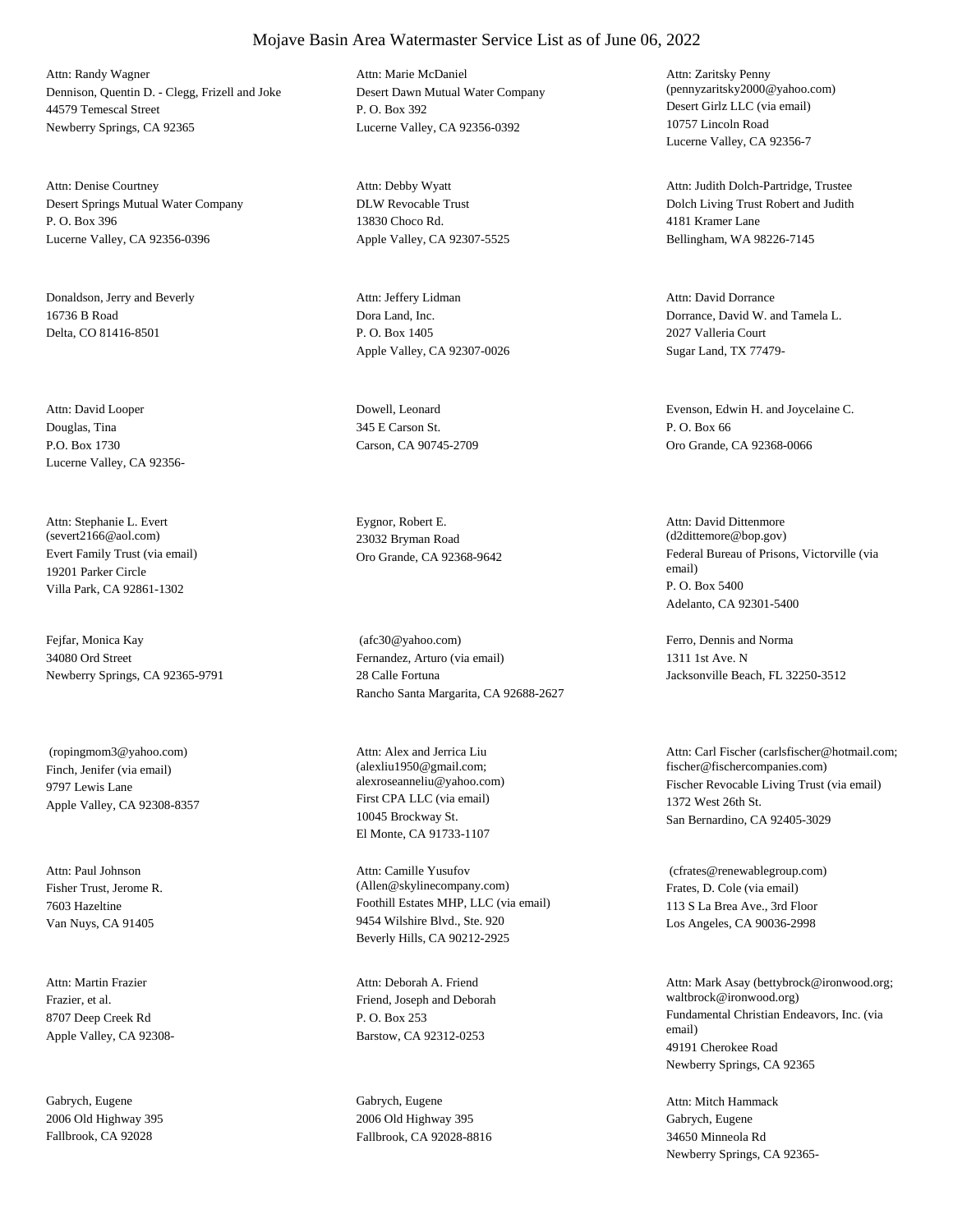Gaeta, Miguel and Maria 9366 Joshua Avenue Lucerne Valley, CA 92356-8273

Garcia, Daniel 223 Rabbit Trail Lake Jackson, TX 77566-3728

Gayjikian, Samuel and Hazel 34534 Granite Road Lucerne Valley, CA 92356- Attn: Brent Peterson

Gordon Acres Water Company P. O. Box 1035 Lucerne Valley, CA 92356-1035

Grill, Nicholas P. and Millie D. (via email) 35350 Mountain View Road Hinkley, CA 92347-9613 Attn: Nick Grill (terawatt@juno.com) Gubler, Hans

Gutierrez, Jose and Gloria 24116 Santa Fe

Hamilton Family Trust 19945 Round Up Way Apple Valley, CA 92308-8338 Attn: Doug and Cheryl Hamilton

Hanson Aggregates WRP, Inc. (via email) P. O. Box 1115 Corona, CA 92878-1115 Attn: Matt Wood (Matt.Wood@Hanson.com)

Harter, Joe and Sue 10902 Swan Lake Road Klamath Falls, OR 97603-9676

Hass, Pauline L. P. O. Box 273

# Mojave Basin Area Watermaster Service List as of June 06, 2022

Gaeta, Trinidad 10551 Dallas Avenue Lucerne Valley, CA 92356 Attn: Jay Storer

Gardena Mission Church, Inc. P. O. Box 304 Lucerne Valley, CA 92356-0304 Attn: Sang Hwal Kim Garg, Om P.

GenOn California South, LP (via email) P. O. Box 337 Daggett, CA 92327-0337 Attn: Jeffrey Edwards (jedwards@fbremediation.com)

Attn: Gina Pellegrini Gray, George F. and Betty E. 975 Bryant Calimesa, CA 92320-1301

P. O. Box 3100

Hinkley, CA 92347 Haas, Bryan C. and Hinkle, Mary H. (via email) 14730 Tigertail Road Apple Valley, CA 92307-5249 Attn: Bryan C. Haas and Mary H. Hinkle (resrvc4you@aol.com) Hackbarth, Edward E. (via email)

> Handrinos, Nicole A. 1140 Parkdale Rd. Adelanto, CA 92301-9308 Attn: William Handrinos

Hareson, Nicholas and Mary 1737 Anza Avenue Vista, CA 92084-3236 Attn: Mary Jane Hareson

Harvey, Lisa M. (via email) P. O. Box 1187 Lucerne Valley, CA 92356- (harveyl.92356@gmail.com) Haskins, James J.

Newberry Springs, CA 92365- Helendale Community Services District (via email) P. O. Box 359 Helendale, CA 92342-0359 Attn: Craig Carlson (kcox@helendalecsd.org; ccarlson@helendalecsd.org) Helendale School District

Gaines Family Trust, Jack and Mary (via email) 8225 Marina Pacifica Drive N. Long Beach, CA 90803-7006 Attn: Bruce Gaines (bgaines4@verizon.net)

358 Chorus Irvine, CA 92618-1414

Golden State Water Company (via email) 160 Via Verde, Ste. 100 San Dimas, CA 91773-5121 Attn: Nereida Gonzalez (ana.chavez@gswater.com, Nereida.Gonzalez@gswater.com)

Green Acres Estates P. O. Box 29 Apple Valley, CA 92307-0001 Attn: Brian E. Bolin

Landers, CA 92285 Gulbranson, Merlin (via email) 511 Minnesota Ave W Gilbert, MN 55741- Attn: Tamara J Skoglund (TamaraMcKenzie@aol.com)

> 12221 Poplar Street, Unit #3 Hesperia, CA, CA 92344-9287 (hackbarthoffice@gmail.com)

Hanify, Michael D., dba - White Bear Ranch PO BOX 1021 Yermo, CA 92398-1021 Attn: Donald F. Hanify

Harmsen Family Trust (via email) 23920 Community Blvd. Hinkley, CA 92347-9721 Attn: Kenny Harmsen (harmsencow@aol.com)

11352 Hesperia Road, #2 Hesperia, CA 92345-2165

P. O. Box 249 Helendale, CA 92342-0249 Attn: Joshua Behnke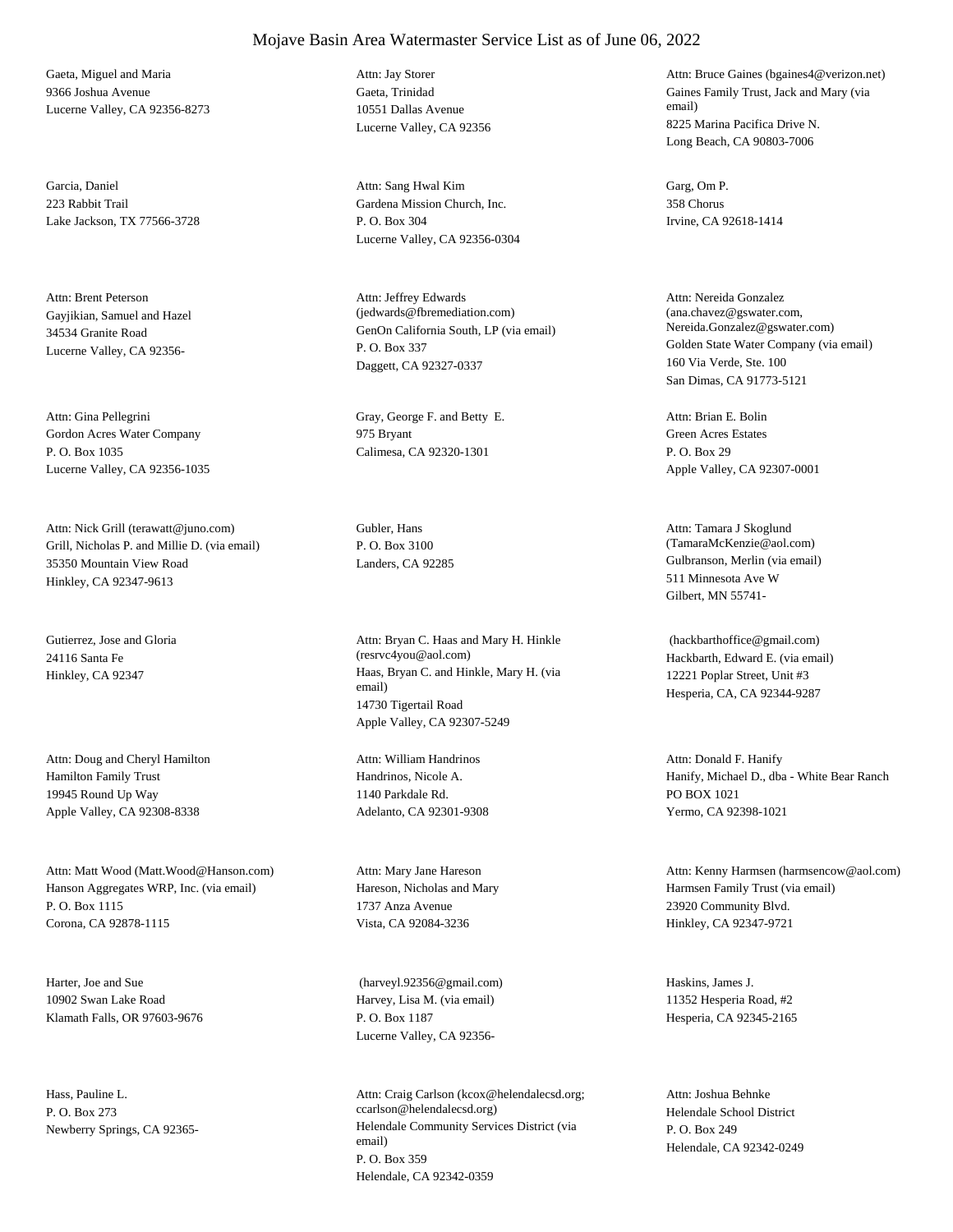Hendley, Rick and Barbara P. O. Box 972 Yermo, CA 92398-0972 Attn: Jeff Gallistel Hensley, Mark P.

Hesperia Venture I, LLC (via email) 10 Western Road Wheatland, WY 82201-8936 Attn: Janie Martines (janiemartines@gmail.com)

Hettinga Revocable Trust (via email) 7280 Eucalyptus Ave Ontario, CA 91762-7704 Attn: Patricia Mohr (ghd123@earthlink.net)

High Desert Associates, Inc. 405 North Indian Hill Blvd. Claremont, CA 91711-4614 Attn: Robert W. Bowcock

Hill Family Trust and Hill's Ranch, Inc. (via email) 84 Dewey Street Ashland, OR 97520- Attn: Katherine Hill (Khill9@comcast.net)

Hollister, Robert H. and Ruth M. 2832 Buendia Mission Viejo, CA 92691- Attn: Joan Rohrer

Holy Heavenly Lake, LLC 1261 S. Lincoln Ave. Monterey Park, CA 91755-5017 Attn: Katherine K Hsu

Horton Family Trust 47716 Fairview Road Newberry Springs, CA 92365-9258 Attn: Gretchen Horton

Hubbard, Ester and Mizuno, Arlean 47722 Kiloran St. Newberry Springs, CA 92365-9529 Attn: Ester Hubbard

Hunt, Ralph M. and Lillian F. P. O. Box 603 Yermo, CA 92398-0603 Attn: Ralph Hunt

35523 Mountain View Rd

Hesperia Water District (via email) 9700 7th Avenue Hesperia, CA 92345-3493 Attn: Jeremy McDonald (jmcdonald@cityofhesperia.us)

Hi Desert Mutual Water Company 23667 Gazana Street Barstow, CA 92311 Attn: Lisset Sardeson

Hi-Grade Materials Company (via email) 17671 Bear Valley Road Hesperia, CA 92345-4902 Attn: Lori Clifton (lclifton@robar.com)

Hitchin Lucerne, Inc. P. O. Box 749 Lucerne Valley, CA 92356-0749 Attn: Mary Thomas Ho, Ting-Seng and Ah-Git

Holway Jeffrey R and Patricia Gage (via email) 1401 Wewatta St. #1105 Denver, CO 80202-1348 Attn: Jeffrey R Holway and Patricia Gage (patricia.gage@yahoo.com)

Hong, Paul B. and May P. O. Box #1432 Covina, CA 91722-0432 Attn: Paul Hong

Howard, et al. PO Box 10 Park City, MT 59063- Attn: David Howard

Huerta, Hector P. O. Box 2190 Temecula, CA 92593-2190 Attn: John Driscoll

Hyatt, James and Brenda (via email) 31726 Fremont Road Newberry Springs, CA 92365 Attn: Daniel and Karen Gray (calivolunteer@verizon.net) Im, Nicholas Nak-Kyun (via email)

Hinkley, CA 92347-9613 Hesperia - Golf Course, City of (via email) 9700 Seventh Avenue Hesperia, CA 92345-3493 Attn: Jeremy McDonald (jmcdonald@cityofhesperia.us)

> Hesperia, City of (via email) 9700 Seventh Avenue Hesperia, CA 92345-3493 Attn: Jeremy McDonald (tsouza@cityofhesperia.us)

Hiett, Harry L. (via email) P. O. Box 272 Daggett, CA 92327-0272 (leehiett@hotmail.com)

Hilarides 1998 Revocable Family Trust 37404 Harvard Road Newberry Springs, CA 92365 Attn: Frank Hilarides

P.O. Box 20001 Bakersfield, CA 93390-0001

Holway, Jeffrey R 1401 Wewatta St. #1105 Denver, CO 80202-1348

Hood Family Trust 2142 W Paseo Del Mar San Pedro, CA 90732-4557 Attn: Sandra D. Hood

Hu, Minsheng (via email) 33979 Fremont Road Newberry Springs, CA 92365-9136 (dell2342008@gmail.com)

Hunt, Connie (via email) 39392 Burnside Loop Astoria, OR 97103-8248 (hunt5089@outlook.com)

23329 Almarosa Ave. Torrance, CA 90505-3121 (stevekim1026@gmail.com)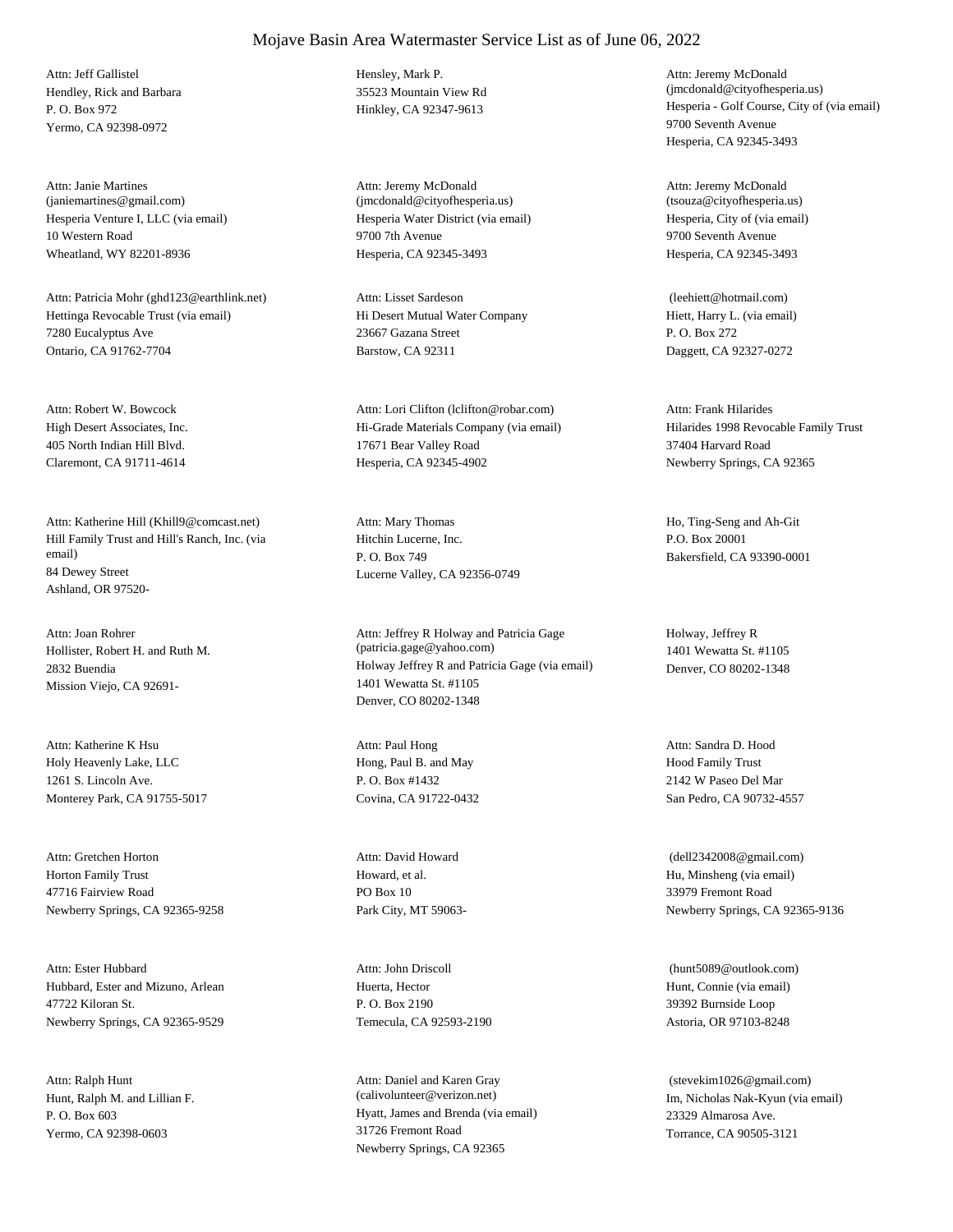Irvin, Bertrand W. 3224 West 111th Street Inglewood, CA 90303-

Jackson, Ray Revocable Trust No. 45801 P.O. Box 8250 Redlands, CA 92375-1450 Attn: Lawrence Dean

Johnson, Carlean 8626 Deep Creek Road

Johnson, Ronald 1156 Clovis Circle Dammeron Valley, UT 84783-5211

Jones, Joette 81352 Fuchsia Ave. Indio, CA 92201-5329

Juniper Riviera County Water District P. O. Box 618 Lucerne Valley, CA 92356-0618 Attn: Lee Logsdon

Kasner, Robert (via email) 11584 East End Avenue Chino, CA 91710-1555

Kemper Campbell Ranch 10 Kemper Campbell Ranch Road - Office Victorville, CA 92395-3357 Attn: Peggy Shaughnessy Kim, Jin S. and Hyun H.

Kim, Ju Sang (via email) 1225 Crestview Dr Fullerton, CA 92833-2206 (juskim67@yahoo.com) Kim, Seon Ja

Kosharek, John and Joann P. O. Box 357

#### Mojave Basin Area Watermaster Service List as of June 06, 2022

Italmood Inc., et. al. (via email) 80 Maple Road Easton, CT 06612-1036 Attn: Sebastian Marzaro (sebastian@italmood.com; italmood@aol.com; sebastian@italmood.com)

Jamboree Housing Corporation (via email) 15940 Stoddard Wells Rd - Office Victorville, CA 92395-2800 Attn: Audrey Goller (linda.rainer@newportpacific.com)

Apple Valley, CA 92308 Johnson, Paul (via email) 10456 Deep Creek Road Apple Valley, CA 92308-8330 Attn: Paul Johnson (johnsonfarming@gmail.com)

> Johnston, Harriet and Johnston, Lawrence W. P. O. Box 401472 Hesperia, CA 92340-1472 Attn: Lawrence W. Johnston

Jordan Family Trust 1650 Silver Saddle Drive Barstow, CA 92311-2057 Attn: Paul Jordan

Karimi, Hooshang 1254 Holmby Ave Los Angeles, CA 90024- Attn: Ash Karimi

 (Robertkasner@aol.com) Katcher, August M. and Marceline 47887 Palo Verde Lane Newberry Springs, CA 92365-9096

> 6 Orange Glen Circle Irvine, CA 92620-1264

34981 Piute Road Newberry Springs, CA 92365-9548

Newberry Springs, CA 92365-0357 Lake Arrowhead Community Services District (via email) P. O. Box 700 Lake Arrowhead, CA 92352-0700 Attn: Catherine Cerri (ccerri@lakearrowheadcsd.com)

Jackson, James N. Jr Revocable Living Trust 1245 S. Arlington Avenue Los Angeles, CA 90019-3517 Attn: James Jackson Jr.

Jess Ranch Water Company (via email) 906 Old Ranch Road Florissant, CO 80816- Attn: Gary A. Ledford (gleddream@gmail.com)

Johnson, Paul - Industrial (via email) 10456 Deep Creek Road Apple Valley, CA 92308-8330 Attn: Paul Johnson (johnsonfarming@gmail.com)

Jones Trust dated March 16, 2002 (via email) 35424 Old Woman Springs Road Lucerne Valley, CA 92356-7237 Attn: Magdalena Jones (mygoldenbiz9@gmail.com)

Jubilee Mutual Water Company P. O. Box 1016 Lucerne Valley, CA 92356 Attn: Ray Gagné

Kasner Family Limited Partnership (via email) 11584 East End Avenue Chino, CA 91710- Attn: Robert R. Kasner (Robertkasner@aol.com)

Kemp, Robert and Rose 48441 National Trails Highway Newberry Springs, CA 92365

Kim, Joon Ho and Mal Boon Revocable Trust 46561 Fairview Road Newberry Springs, CA 92365-9230 Attn: Alan and Annette De Jong

Koering, Richard and Koering, Donna 40909 Mountain View Road Newberry Springs, CA 92365-9414 Attn: Richard Koering

Lake Jodie Property Owners Association (via email) 909 Armory Road, #126 Barstow, CA 92311-5460 Attn: Daniel Lindenman (happytiredwaterdog@yahoo.com)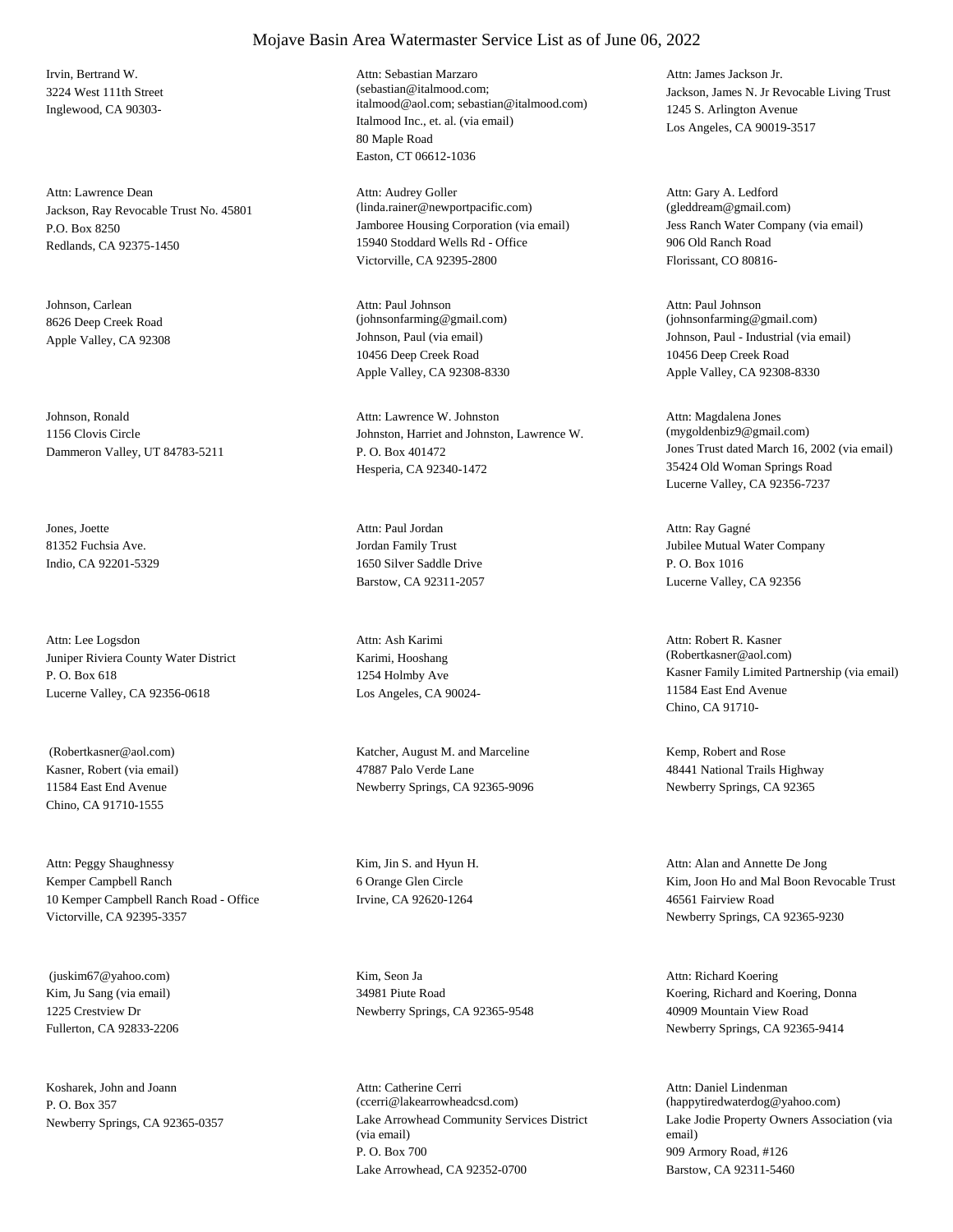Lake Waikiki 230 Hillcrest Drive La Puente, CA 91744-4816 Attn: Nancy Lan

Langley Revocable Trust and Sharon Lanagley P. O. Box 524 Yermo, CA 92398-0524

Lawrence, William W. P. O. Box 98 Newberry Springs, CA 92365

Lee, Doo Hwan P. O. Box 556 Lucerne Valley, CA 92356-0556

Lenhert, Ronald and Toni 10083 Deep Creek Rd. Apple Valley, CA 92308-8322

Liberty Utilities (Apple Valley Ranchos Water) Corp. (via email) P. O. Box 7005 Apple Valley, CA 92307 Attn: Eric Larsen (eric.larsen@libertyutilities.com; tony.pena@libertyutilities.com)

Lockhart Land Holding, LLC (via email) 437 Madison Ave., 22nd Floor, Ste. A New York, NY 10022 Attn: Darren Kelly (dkelly@terra-gen.com)

Lua, Michael T. and Donna S. 18838 Aldridge Place Rowland Heights, CA 91748-4890

Lucerne Vista Mutual Water Company (via email) P. O. Box 677 Lucerne Valley, CA 92356-0677 Attn: Marian Walent (LVVMC677@gmail.com) Luckey 2010 Revocable Trust

#### Lake Wainani Owners Association (via email) 2812 Walnut Avenue, Suite A Tustin, CA 92780-7053 Attn: c/o J.C. UPMC, Inc Lori Rodgers (timrohmbuilding@gmail.com) Lam, Phillip (via email)

Langley, James (via email) 12277 Apple Valley Road, Ste. #120 Apple Valley, CA 92308-1701 (jlangley@kurschgroup.com)

Attn: Robert Lawrence Jr. Lawson, Ernest and Barbara 20277 Rock Springs Road Apple Valley, CA 92308-8740

> Lee, et al., Sepoong and Woo Poong #6 Ensueno East Irvine, CA 92620- Attn: Sepoong & Woo Poong Lee

LHC Alligator, LLC P. O. Box 670 Upland, CA 91785-0670 Attn: Brad Francke

Lin, Kuan Jung and Chung, Der-Bing 2026 Turnball Canyon Hacienda Heights, CA 91745- Attn: James Lin

Lopez, Baltazar 12318 Post Office Rd Lucerne Valley, CA 92356- Attn: Patricia Miranda

Lucerne Valley Mutual Water Company P. O. Box 1311 Lucerne Valley, CA 92356 Attn: Gwen L. Bedics

10967 Kelvington Ln Apple Valley, CA 92308-3647 Attn: Carolyn J. Luckey

864 Sapphire Court Pomona, CA 91766-5171 (PhillipLam99@Yahoo.com)

Lavanh, et al. 18203 Yucca St. Hesperia, CA 92345- Attn: Vanessa Laosy

Lee, Anna K. and Eshban K. (via email) 10979 Satsuma St Loma Linda, CA 92354-6113 Attn: Anna K. Lee (aklee219@gmail.com)

Lee, Vin Jang T. 41717 Silver Valley Road Newberry Springs, CA 92365 Attn: Eric Archibek

Liang, Yuan - I and Tzu - Mei Chen 4192 Biscayne St Chino, CA 91710-3196 Attn: Billy Liang

Lo, et al. 5535 North Muscatel, Avenue San Gabriel, CA 91776-1724 Attn: Manshan Gan

Low, Dean (via email) 3 Panther Creek Ct. Henderson, NV 89052- (lowgo.dean@gmail.com)

Lucerne Valley Partners 9903 Santa Monica Blvd., PMB #541 Beverly Hills, CA 90212-1671 Attn: Manoucher Sarbaz

M Bird Construction 1613 State Street, Ste. 10 Barstow, CA 92311-4162 Attn: Eugene R. & Vickie R. Bird

### Mojave Basin Area Watermaster Service List as of June 06, 2022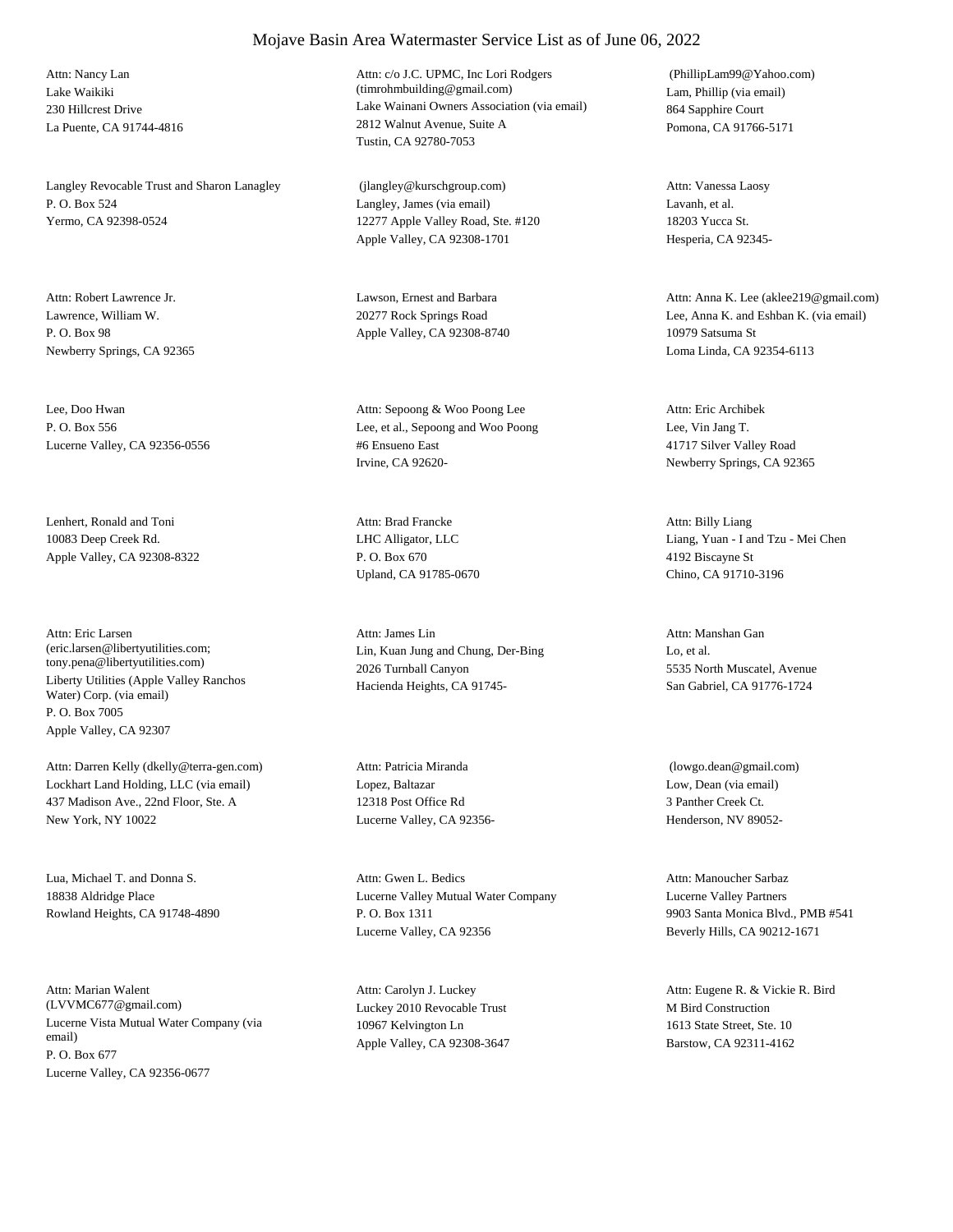M.B. Landscaping and Nursery, Inc. 20300 Figueroa Street Carson, CA 90745-1212 Attn: Maria Martinez

Manning, Sharon S. 19332 Balan Road Rowland Heights, CA 91748-4017 Attn: Jimmy Berry

Marshall, Charles 32455 Lakeview Road Newberry Springs, CA 92365-9482

McKinney, Paula 144 East 72nd Tacoma, WA 98404-1060

Miller Living Trust 7588 San Remo Trail Yucca Valley, CA 92284-9228 Attn: Donna Miller

MLH, LLC (via email) P. O. Box 2611 Apple Valley, CA 92307-0049 Attn: Thomas A. Hrubik (tahgolf@aol.com)

Mojave Water Agency (via email) 13846 Conference Center Drive Apple Valley, CA 92307-4377 Attn: Doug Kerns (tmccarthy@mojavewater.org) Monaco Investment Company

Moss, Lawrence W. and Helen J. 38338 Old Woman Springs Road Spc# 56 Lucerne Valley, CA 92356-8116

Murphy, Jean 46126 Old National Trails Highway Newberry Springs, CA 92365-9025

New Springs Limited Partnership (via email) 4192 Biscayne St. Chino, CA 91710-3196 Attn: Billy Liang (flossdaily@hotmail.com; asaliking@yahoo.com) Newberry Community Services District

Mahioubi, Afsar S. 46622 Fairview Road Newberry Springs, CA 92365 Attn: Robert Saidi

Marcroft, James A. and Joan P. O. Box 519 Newberry Springs, CA 92365 Attn: Allen Marcroft

Martin, Michael D. and Arlene D. 32942 Paseo Mira Flores San Juan Capistrano, CA 92675

Mead Family Trust 31314 Clay River Road Barstow, CA 92311-2057 Attn: Olivia L. Mead

Mitsubishi Cement Corporation (via email) 5808 State Highway 18 Lucerne Valley, CA 92356-8179 Attn: David Rib (drib@mitsubishicement.com)

Mojave Desert Land Trust (via email) P. O. Box 1544 Joshua Tree, CA 92252-0849 Attn: Amy Langston (alangston@mdlt.org)

9903 Santa Monica Blvd., PMB #541 Beverly Hills, CA 90212-1671 Attn: Manoucher Sarbaz

Most Family Trust 23780 Cuyama Road Apple Valley, CA 92307-6723 Attn: Jennie Most

Music, Zajo (via email) 43830 Cottonwood Rd Newberry Springs, CA 92365-8510 (z.music5909@gmail.com)

P. O. Box 206 Newberry Springs, CA 92365-0206 Attn: Jodi Howard

Maloney, Janice Hawes P. O. Box 356 Los Gatos, CA 95030-0356 Attn: Nichola Hawes Stein

Mariana Ranchos County Water District (via email) 9600 Manzanita Street Apple Valley, CA 92308-8605 Attn: James M. Hansen, Jr. (gmmrcwd@gmail.com; gm@mrcwd.org)

McCollum, Charles L. 15074 Spruce St Hesperia, CA 92345-2950 Attn: Rod Sexton

Milbrat, Irving H. P. O. Box 487 Newberry Springs, CA 92365-0487 Attn: David I. Milbrat

Mizrahie, et al. 4105 W. Jefferson Blvd. Los Angeles, CA 90048- Attn: Philip Mizrahie

Mojave Solar, LLC (via email) 42134 Harper Lake Road Hinkley, CA 92347-9305 Attn: Mahnas Ghamati (mahnaz.ghamati@atlantica.com)

Morris Trust, Julia V. (via email) 7649 Cypress Dr. Lanexa, VA 23089-9320 Attn: Ken Elliot (Billie@ElliotsPlace.com)

Mulligan, Robert and Inez 35575 Jakobi Street Saint Helens, OR 97051-1194 Attn: Dennis Hills

Navajo Mutual Water Company (via email) 21724 Hercules St. Apple Valley, CA 92308-8490 Attn: James Hansen (gm@marianaranchoscwd.org)

Newberry Springs Recreational Lakes Association (via email) 32935 Dune Road, Space 10 Newberry Springs, CA 92365- Attn: Jeff Gaastra (jeff@weaponsedge.com)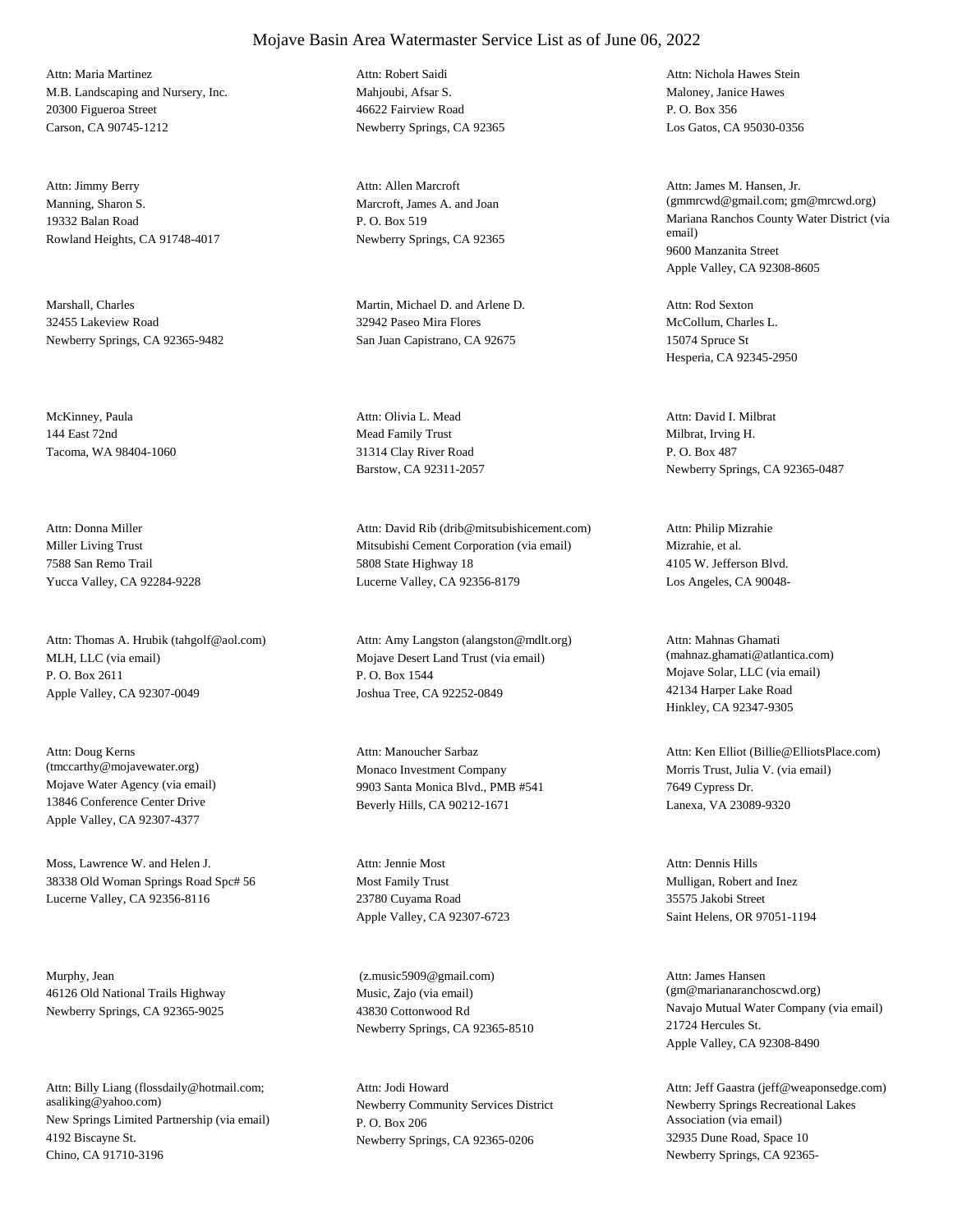Norris Trust, Mary Ann 29611 Exeter Street Lucerne Valley, CA 92356-8261 Attn: Mary Ann Norris

Nunn Family Trust P. O. Box 545 Apple Valley, CA 92307-0010 Attn: Pearl or Gail Nunn

Odessa Water District (via email) 220 E. Mountain View Street, Suite A Barstow, CA 92311-2888 Attn: Kody Tompkins (ktompkins@barstowca.org) Ohai, Reynolds and Dorothy

Oro Grande School District P. O. Box 386 Oro Grande, CA 92368-0386 Attn: Nick Higgs

Pak, Kae Soo and Myong Hui Kang P. O. Box 1835 Lucerne Valley, CA 92356-1835

Pearce, Craig L. 127 Columbus Dr Punxsutawney, PA 15767-1270

Phelan Piñon Hills Community Services District (via email) 4176 Warbler Road Phelan, CA 92371-8819 Attn: Sean Wright (swright@pphcsd.org; dbartz@pphcsd.org; llowrance@pphcsd.org) Poland, John R. and Kathleen A.

Porter, Timothy M. 34673 Little Dirt Road Newberry Springs, CA 92365-9646

Pruett, Andrea P. O. Box 37 Newberry Springs, CA 92365

Rancheritos Mutual Water Company (via email) P. O. Box 348 Apple Valley, CA 92307 Attn: Elizabeth Murena (waterboy7F8@msn.com; etminav@aol.com) NSSLC, Inc. (via email) 9876 Moon River Circle Fountain Valley, CA 92708-7312 Attn: Kenton Eatherton (keatherton@verizon.net)

O. F. D. L., Inc. (via email) 32935 Dune Road, #10 Newberry Springs, CA 92365-9175 Attn: Jeff Gaastra (jeffgaastra@gmail.com; andy@seesmachine.com; bbswift4044@cox.net)

13450 Monte Vista Chino, CA 91710-5149 Attn: Dorothy Ohai

P and H Engineering and Development Corporation 1423 South Beverly Glen Blvd. Apt. A Los Angeles, CA 90024-6171 Attn: Taghi Shoraka

Patino, José 3914 W. 105th Street Inglewood, CA 90303-1815

Perko, Bert K. P. O. Box 762 Yermo, CA 92398-0762

5511 Tenderfoot Drive Fontana, CA 92336-1156 Attn: John Poland Polich, Donna

Precision Investments Services, LLC 791 Price Street, #160 Pismo Beach, CA 93449-2529 Attn: Carin McKay Price, Donald and Ruth

Quakenbush, Samuel R. (via email) 236 Iris Drive Martinsburg, WV 25404-1338 (s\_quakenbush@yahoo.com)

Reed, Mike 9864 Donaldson Road Lucerne Valley, CA 92356-8105 Nuñez, Luis Segundo 9154 Golden Seal Court Hesperia, CA 92345-0197

Oasis World Mission (via email) P. O. Box 45 Apple Valley, CA 92307-0001 Attn: Chun Soo Ahn (chunsooahn@naver.com)

Omya California, Inc. (via email) 7225 Crystal Creek Rd Lucerne Valley, CA 92356-8646 Attn: Craig Maetzold (craig.maetzold@omya.com)

Pacific Gas and Electric Company (via email) 22999 Community Blvd. Hinkley, CA 92347-9592 Attn: Jessica Bails (J4Dx@pge.com)

Paustell, Joan Beinschroth (via email) 10275 Mockingbird Ave. Apple Valley, CA 92308-8303 (wndrvr@aol.com)

Pettigrew, Dan 285 N Old Hill Road Fallbrook, CA 92028-2571

75 3rd Avenue #4 Chula Vista, CA 91910-1714

933 E. Virginia Way Barstow, CA 92311-4027

Quiros, Fransisco J. and Herrmann, Ronald 35969 Newberry Rd Newberry Springs, CA 92365-9438 Attn: Ron Herrmann

Rhee, Andrew N. (via email) P. O. Box 989 Lucerne Valley, CA 92356-0989 (LucerneJujubeFarm@hotmail.com)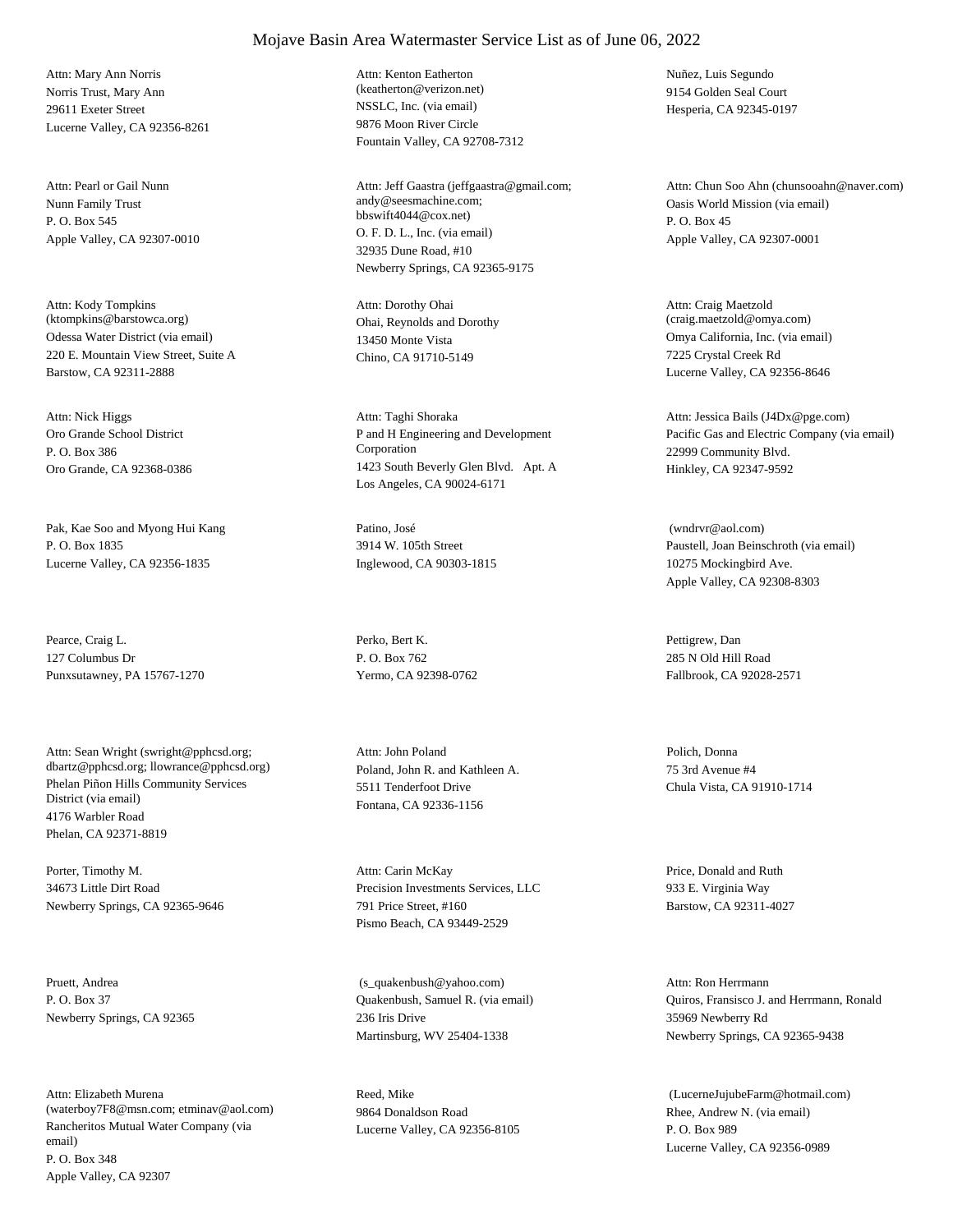Rice, Henry C. and Diana 31823 Fort Cady Rd. Newberry Springs, CA 92365- Attn: Kelly Rice

Rivero, Fidel V. 612 Wellesly Drive Corona, CA 92879-0825

Rossi Family Trust, James Lawrence Rossi and Naomi P. O. Box 120 Templeton, CA 93465-0120 Attn: Susan Sommers

Ruisch Trust, Dale W. and Nellie H. 10807 Green Valley Road Apple Valley, CA 92308-3690 Attn: Dale W. Ruisch

Saba Family Trust dated July 24, 2018 (via email) 212 Avenida Barcelona San Clemente, CA 92672-5468 Attn: Sara Fortuna (sarajfortuna@gmail.com; fourteengkids@aol.com) Sagabean-Barker, Kanoeolokelani L. (via

San Bernardino Co Barstow - Daggett Airport 777 E. Rialto Ave San Bernardino, CA 92415-1005 Attn: Rebecca Mancha

San Bernardino County Service Area 42 (via email) 222 W. Hospitality Lane, 2nd Floor San Bernardino, CA 92415-0450 Attn: Jared Beyeler (ssamaras@sdd.sbcounty.gov; jbeyeler@sdd.sbcounty.gov; waterquality@sdd.sbcounty.gov)

Scray, Michelle A. Trust (via email) 16869 State Highway 173 Hesperia, CA 92345-9381 Attn: Michelle Scray (mcscray@aol.com)

Sheep Creek Water Company P. O. Box 291820 Phelan, CA 92329-1820 Attn: Chris Cummings Sheng, Jen

### Mojave Basin Area Watermaster Service List as of June 06, 2022

Rim Properties, A General Partnership 15434 Sequoia Road Hesperia, CA 92345-1667 Attn: Ian Bryant

Rizvi, S.R Ali (via email) 10917 Admirals Bay St. Victorville, CA 92392-4819 (RayRizvi@Yahoo.com)

Royal Way (via email) 11845 Olympic Boulevard, Suite 625 Los Angeles, CA 90064- Attn: John D. Zemanek (jz@zmlawpc.com)

S and B Brothers, LLC 1423 S. Beverly Glen Blvd., Ste. A Los Angeles, CA 90024-6171 Attn: Sherwin Shoraka

email) 42224 Valley Center Rd Newberry Springs, CA 92365 Attn: Kanoe Barker (kanoebarker@yahoo.com)

San Bernardino County - High Desert Detention Center (via email) 222 W. Hospitality Lane, 2nd Floor - SDW San Bernardino, CA 92415-0415 Attn: Jared Beyeler (waterquality@sdd.sbcounty.gov)

San Bernardino County Service Area 64 (via email) 222 W. Hospitality Lane, 2nd Floor - SDW San Bernardino, CA 92415-0450 Attn: Jared Beyeler (ssamaras@sdd.sbcounty.gov; jbeyeler@sdd.sbcounty.gov; waterquality@sdd.sbcounty.gov)

Service Rock Products Corporation (via email) P. O. Box 3600 Corona, CA 92878-3600 Attn: Jackie McEvoy (jackiem@rrmca.com)

5349 S Sir Richard Dr Las Vegas, NV 89110-0100 Rios, Mariano V. P. O. Box 1864 Barstow, CA 92312-1864 Attn: Josie Rios

Robertson's Ready Mix P.O. Box 3600 Corona, CA 92878-3600 Attn: Jackie McEvoy

Rue Ranch, Inc. P. O. Box 133109 Big Bear Lake, CA 92315-8915 Attn: Sam Marich

S and E 786 Enterprises, LLC (via email) 3300 S. La Cienega Blvd. Los Angeles, CA 90016-3115 Attn: Jafar Rashid (jr123realestate@gmail.com)

Samra, Jagtar S. (via email) 10415 Edgebrook Way Northridge, CA 91326-3952 (BILLU711@Yahoo.com)

San Bernardino County Service Area 29 (via email) 222 W. Hospitality Lane, 2nd Floor (Spec San Bernardino, CA 92415-0450 Attn: Trevor Leja (trevor.leja@sdd.sbcounty.gov)

San Bernardino County Service Area 70J (via email) 222 W. Hospitality Lane, 2nd Floor - SDW San Bernardino, CA 92415-0450 Attn: Jared Beyeler (ssamaras@sdd.sbcounty.gov; jbeyeler@sdd.sbcounty.gov; waterquality@sdd.sbcounty.gov)

Sexton, Rodney A. and Sexton, Derek R. P.O. Box 155 Rim Forest, CA 92378- Attn: Rod Sexton

Sheppard, Thomas and Gloria (via email) 33571 Fremont Road Newberry Springs, CA 92365-9520 (gloriasheppard14@gmail.com)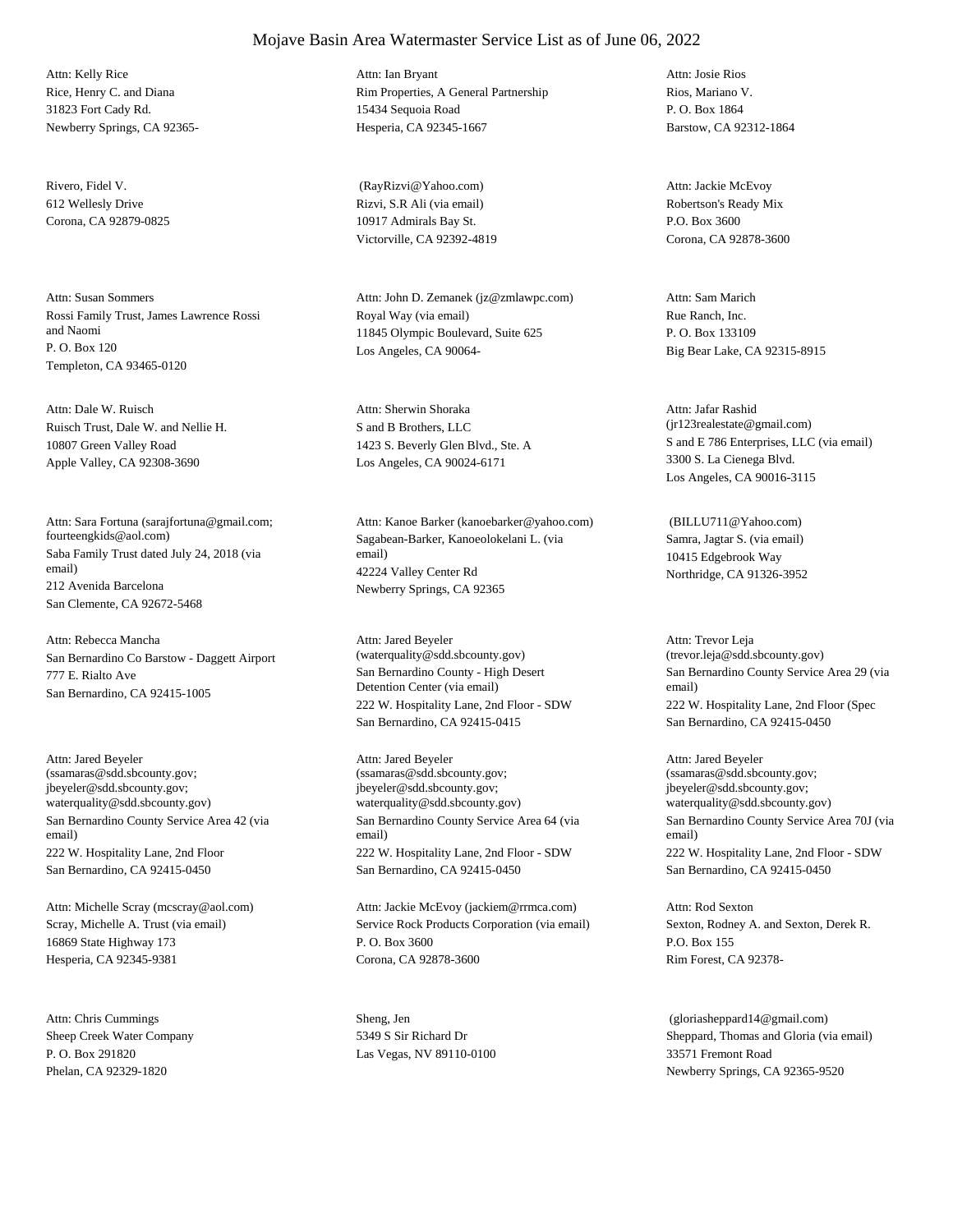Short, Jerome E. P. O. Box 1104 Barstow, CA 92312-1104

Smith, Denise dba Amerequine Beauty, Inc P. O. Box 188 Newberry Springs, CA 92365-0188 Attn: Denise Smith Smith Smith, Porter and Anita

Son's Ranch P. O. Box 1767 Lucerne Valley, CA 92356 Attn: Chan Kyun Son

Specialty Minerals, Inc. (via email) P. O. Box 558 Lucerne Valley, CA 92356-0558 Attn: Joshua Eberhardy (joshua.eberhardy@mineralstech.com)

Spring Valley Lake Association (via email) SVL Box 7001 Victorville, CA 92395-5107 Attn: Eric Miller (emiller@svla.com; alogan@svla.com;) Spring Valley Lake Country Club

Starke, George A. and Jayne E. (via email) 8743 Vivero Street Rancho Cucamonga, CA 91730-1152 (chiefgs@verizon.net) Storm, Randall

Summit Valley Ranch, LLC (via email) 220 Montgomery Street, Suite PH-10 San Francisco, CA 94104-3433 Attn: Alexandra Lioanag (sandra@halannagroup.com)

Synagro-WWT, Inc. (dba Nursury Products, LLC) (via email) P. O. Box 1439 Helendale, CA 92342- Attn: Venny Vasquez (lbaroldi@synagro.com)

Tapie, Raymond L. 73270 Desert Greens Dr N Palm Desert, CA 92260-1206

Thomas, Stephen and Lori 4890 Topanga Canyon Bl. Woodland Hills, CA 91364-4229 Attn: Stephen Thomas

### Mojave Basin Area Watermaster Service List as of June 06, 2022

Silver Lakes Association P. O. Box 179 Helendale, CA 92342-0179 Attn: Westly Campbell

8443 Torrell Way San Diego, CA 92126-1254

Soppeland Revocable Trust (via email) 12138 Industrial Blvd, Ste 100 Victorville, CA 92395-4757 Attn: Jason Lamoreaux (JL@LamorGroup.com)

Sperry, Wesley P. O. Box 303 Newberry Springs, CA 92365-0303

7070 SVL Box Victorville, CA 92395-5152 Attn: Mitchell Brown

51432 130th Street Byars, OK 74831-7357

Sundown Lakes, Inc. (via email) 2141 Chelsea Road Palos Verdes, CA 90274- Attn: Mark Richardson

Szynkowski, Ruth J. 46750 Riverside Rd. Newberry Springs, CA 92365-9738 Attn: Russell Szynkowski

Teisan, Jerry (via email) P. O. Box 2089 Befair, WA 98528-2089 (jerryteisan@gmail.com) Thayer, Sharon

Thompson Living Trust, James A. and Sula B. 22815 Del Oro Road Apple Valley, CA 92308 Attn: Lynnette L. Thompson

Singh, et al. (via email) 4972 Yearling Avenue Irvine, CA 92604-2956 Attn: Nepal Singh (NepalSingh@yahoo.com)

Snowball Development, Inc. (via email) P. O. Box 2926 Victorville, CA 92393-2926 Attn: Steve Kim (stevekim1026@gmail.com)

Southern California Edison Company (via email) 2 Innovation Way, 2nd Floor Pomona, CA 91768-2560 Attn: Erika Clement (Shannon.Oldenburg@SCE.com; erika.clement@sce.com)

Spillman, James R. and Nancy J. 12132 Wilshire Lucerne Valley, CA 92356-8834

St. Antony Coptic Orthodox Monastery P. O. Box 100 Barstow, CA 92311-0100 Attn: Father Sarapamon

Sudmeier, Glenn W. 14253 Highway 138 Hesperia, CA 92345-9422

(mark@richardsonsrv.com) Sunray Land Company, LLC (via email) P. O. Box 2576 Boise, ID 83701-2576 Attn: Clenera, LLC (cre.notices@clenera.com)

> Tallakson Family Revocable Trust (via email) 11100 Alto Drive Oak View, CA 93022-9535 Attn: Bill and Elizabeth Tallakson (billtallakson@sbcglobal.net)

35924 Harvard Drive Newberry Springs, CA 92365-9637

Thompson Living Trust, R.L. and R.A. 9141 Deep Creek Road Apple Valley, CA 92308-8351 Attn: Rodger Thompson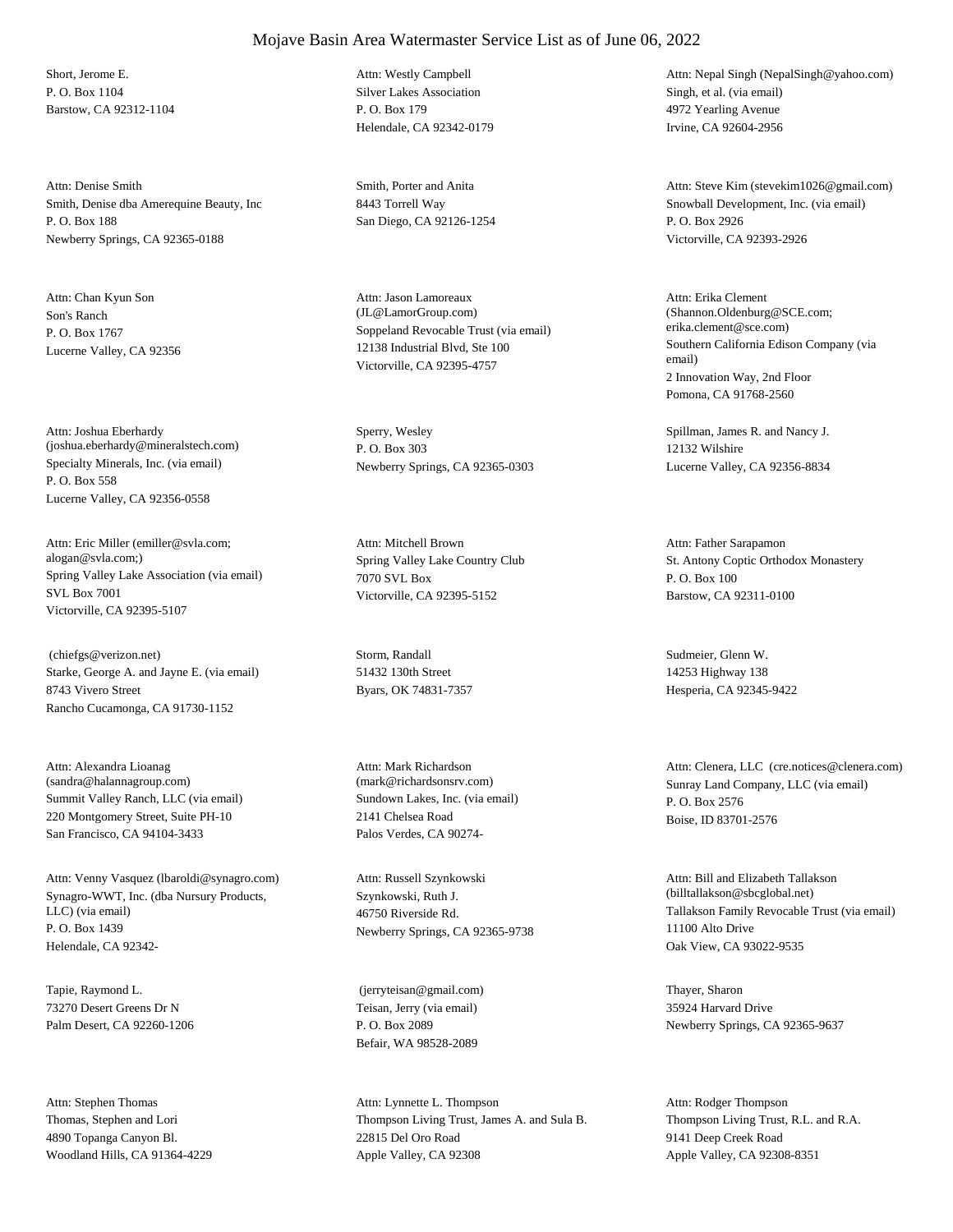Thrasher, Gary 14024 Sunflower Lane Oro Grande, CA 92368-9617

Troeger Family Trust, Richard H. (via email) P. O. Box 882 Wrightwood, CA 92397 Attn: Mike Troeger (mjtroeger@yahoo.com) Turner, Terry

Vaca, Andy and Teresita S. 5550 Avenue Juan Bautista Riverside, CA 92509-5613

Van Dam Revocable Trust, E and S 26599 Community Blvd. Barstow, CA 92311-9779 Attn: Eldert and Susan Van Dam

Vernola Trust, Pat and Mary Ann P. O. Box 2190 Temecula, CA 92593-2190 Attn: John Driscoll

Victorville Water District, ID#1 (via email) P. O. Box 5001 Victorville, CA 92393-5001 Attn: Arnold Villarreal (avillarreal@victorvilleca.gov; kmetzler@victorvilleca.gov)

Vogler, Albert H. 17612 Danbury Ave. Hesperia, CA 92345-7073

Wang, Steven (via email) 2551 Paljay Avenue Rosemead, CA 91770-3204 (Jlow3367@gmail.com)

Weems, Lizzie 15940 Stoddard Wells Rd Victorville, CA 92395-2800

### Mojave Basin Area Watermaster Service List as of June 06, 2022

Thunderbird County Water District P. O. Box 1105 Apple Valley, CA 92307-1105 Attn: Christine Bispo

726 Arthur Lane

Van Bastelaar, Alphonse 45475 Martin Road Newberry Springs, CA 92365-9625 Attn: Dean Van Bastelaar

Van Leeuwen Trust, John A. and Letie 44128 Silver Valley Road Newberry Springs, CA 92365-9588 Attn: Jacob Bootsma

Victor Valley Community College District 18422 Bear Valley Road Victorville, CA 92395-5850 Attn: John Nahlen

Victorville Water District, ID#1 (via email) P. O. Box 5001 Victorville, CA 92393-5001 Attn: Arnold Villarreal (avillarreal@victorvilleca.gov; ccun@victorvilleca.gov)

Wagner Living Trust 22530 Calvert Street Woodland Hills, CA 91367-1704 Attn: Joan Wagner

Ward, Ken and Barbara (via email) 14141 State Hwy 138 Hesperia, CA 92345-9339 Attn: Barbara Allard-Ward (kenbombero@aol.com; allardward@aol.com)

Weeraisinghe, Maithri N. P. O. Box 487 Barstow, CA 92312-0487 Triple H Partnership 35870 Fir Ave Yucaipa, CA 92399-9635 Attn: Jim Hoover

Santa Maria, CA 93455-7403 Union Pacific Railroad Company (via email) HC1 Box 33 Kelso, CA 92309- Attn: Aurelio Ibarra (aibarra@up.com; powen@up.com)

> Van Dam Family Trust, Glen and Jennifer (via email) 3190 Cottonwood Avenue San Jacinto, CA 92582-4741 Attn: Glen and Jennifer Van Dam (gvandam@verizon.net)

Vanhoops Holdings, LP 8328 Valmont Road Boulder, CO 80301-4813 Attn: Traci Hoops

Victor Valley Memorial Park 17150 C Street Victorville, CA 92395-3330 Attn: Deidra Hitt

Victorville Water District, ID#2 (via email) P. O. Box 5001 Victorville, CA 92393-5001 Attn: Arnold Villarreal (sashton@victorvilleca.gov; avillarreal@victorvilleca.gov; dmathews@victorvilleca.gov)

Wakula Family Trust 11741 Ardis Drive Garden Grove, CA 92841-2423 Attn: Christian Joseph Wakula

Ward, Raymond P. O. Box 358 Newberry Springs, CA 92365-0358

Werner, Andrew J. (via email) 1718 N Sierra Bonita Ave Los Angeles, CA 90046-2231 (andrewwerner11@gmail.com)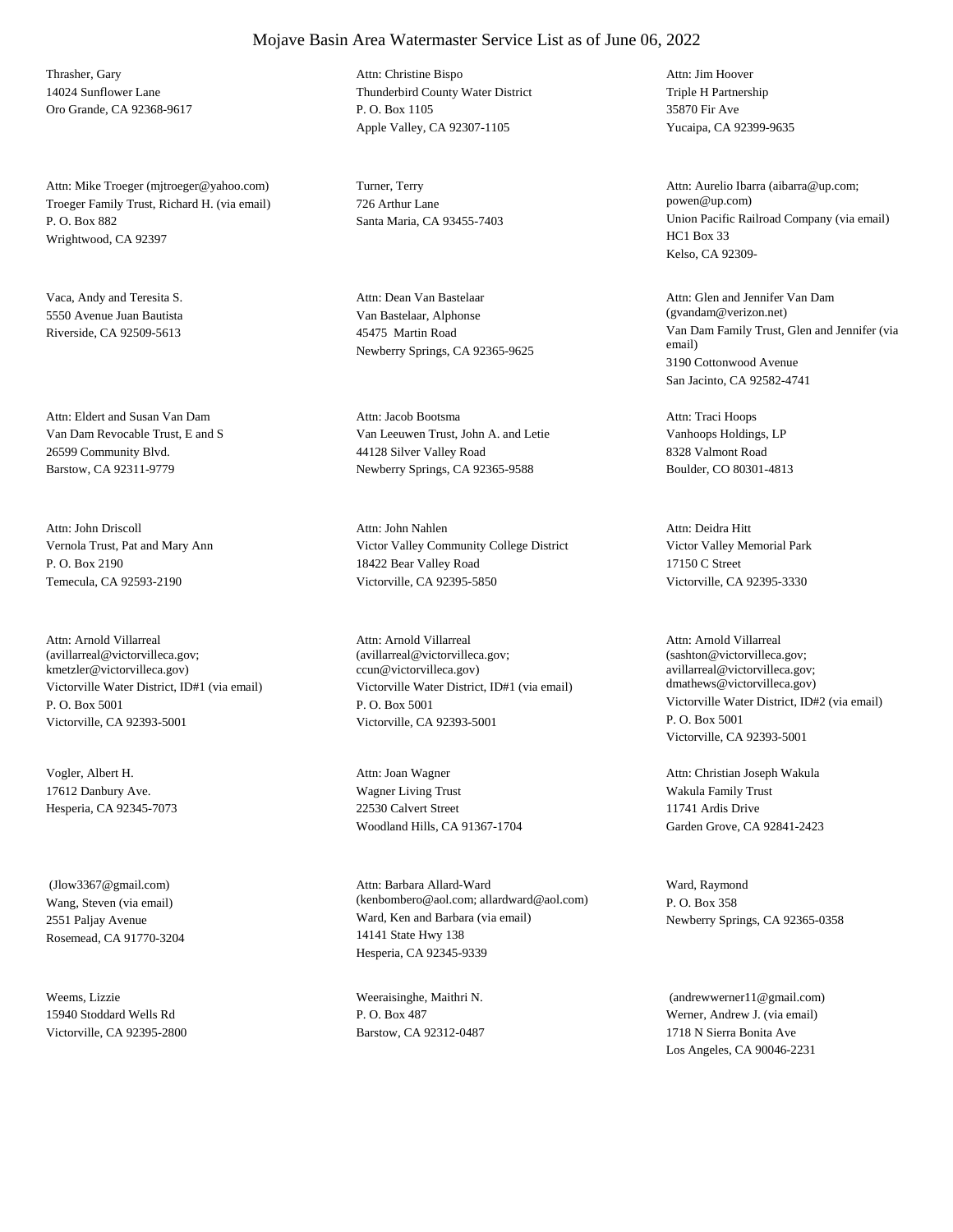West End Mutual Water Company P. O. Box 1732 Lucerne Valley, CA 92356 Attn: James Woody West, Howard and Suzy

Western Development and Storage, LLC (via email) 113 S. La Brea Ave, Floor 3 Los Angeles, CA 90036-2998 Attn: Andrew Werner (awerner@renewablegroup.com) Western Horizon Associates, Inc.

Wet Set, Inc. (via email) 44505 Silver Valley Road, Lot #5 Newberry Springs, CA 92365-9565 Attn: Thomas G. Ferruzzo (tferruzzo@ferruzzo.com)

Withey, Connie (via email) P. O. Box 3513 Victorville, CA 92393-3513 Attn: Connie Tapie (praisethelord77777@yahoo.com)

Worsey, Joseph A. and Revae P. O. Box 422 Newberry Springs, CA 92365-0422 Attn: David A. Worsey

Aleshire & Wynder, LLP (via email) 2361 Rosecrans Avenue El Segundo, CA 90245-4916 Attn: Eric L. Dunn, Esq. (edunn@awattorneys.com) Suite 475

Atkinson, Andelson, Loya, Ruud & Romo (via email) 2151 River Plaza Drive Sacramento, CA 95833- Attn: Wesley A. Miliband, Esq. (wes.miliband@aalrr.com) Suite 300

Best, Best & Krieger LLP (via email) P.O. Box 1028 Riverside, CA 92502- Attn: Piero C. Dallarda, Esq. (piero.dallarda@bbklaw.com)

Brunick, McElhaney & Kennedy PLC (via email) 1839 Commercenter West San Bernardino, CA 92423-3130 Attn: William J. Brunick, Esq. (bbrunick@bmklawplc.com) P.O. Box 13130

9185 Loma Vista Road Apple Valley, CA 92308-0557

P. O. Box 397 Five Points, CA 93624-0397 Attn: Chung Cho Gong

Wiener, Melvin and Mariam S. 1626 N. Wilcox Avenue Los Angeles, CA 90028-6234

Witte, E. Daniel and Marcia 31911 Martino Drive Daggett, CA 92327-9752

Yang, Zilan (via email) 428 S. Atlantic Blvd #205 Monterey Park, CA 91754-3228 (thechelseaco@yahoo.com)

AlvaradoSmith, APC (via email) 1 MacArthur Place Santa Ana, CA 92707-5941 Attn: Thierry R. Montoya (tmontoya@alvaradosmith.com) Suite 200

Atkinson, Andelson, Loya-Ruud & Romo 3612 Mission Inn Avenue, Upper Level Riverside, CA 92501 Attn: W.W. Miller, Esq.

Best, Best & Krieger LLP (via email) 3750 University Avenue Riverside, CA 92502-1028 Attn: Eric L. Garner, Esq. (eric.garner@bbklaw.com) 3rd Floor

Caldwell & Kennedy 15476 West Sand Street Victorville, CA 92392 Attn: Terry Caldwell, Esq.

West, Jimmie E. P. O. Box 98 Oro Grande, CA 92368-0098

Westland Industries, Inc. 520 W. Willow St. Long Beach, CA 90806-2800 Attn: Genaro Zapata

Wilshire Road Partners 9903 Santa Monica Blvd., PMB #541 Beverly Hills, CA 90212-1671 Attn: Manoucher Sarbaz

WLSR, Inc. 236 E. Country Club Drive Henderson, NV 89015-7404 Attn: Mark J. Cluff

Aleshire & Wynder, LLP (via email) 2361 Rosecrans Avenue El Segundo, CA 90245-4916 Attn: Christine M. Carson, Esq. (ccarson@awattorneys.com) Suite 475

American AgCredit (via email) 42429 Winchester Road Temecula, CA 92590-2504 Attn: Alison Paap (apaap@agloan.com)

Baker, Manock & Jensen 5260 N. Palm Avenue, 4th Floor Fresno, CA 93704-2209 Attn: Christopher L. Campbell, Esq.

Brownstein Hyatt Farber Schreck, LLP (via email) 1021 Anacapa Street, 2nd Floor Santa Barbara, CA 93101-2102 Attn: Stephanie Osler Hastings, Esq. (SHastings@bhfs.com)

California Department of Transportation 100 South Main Street, Suite 1300 Los Angeles, CA 90012-3702 Attn: Alexander Devorkin, Esq.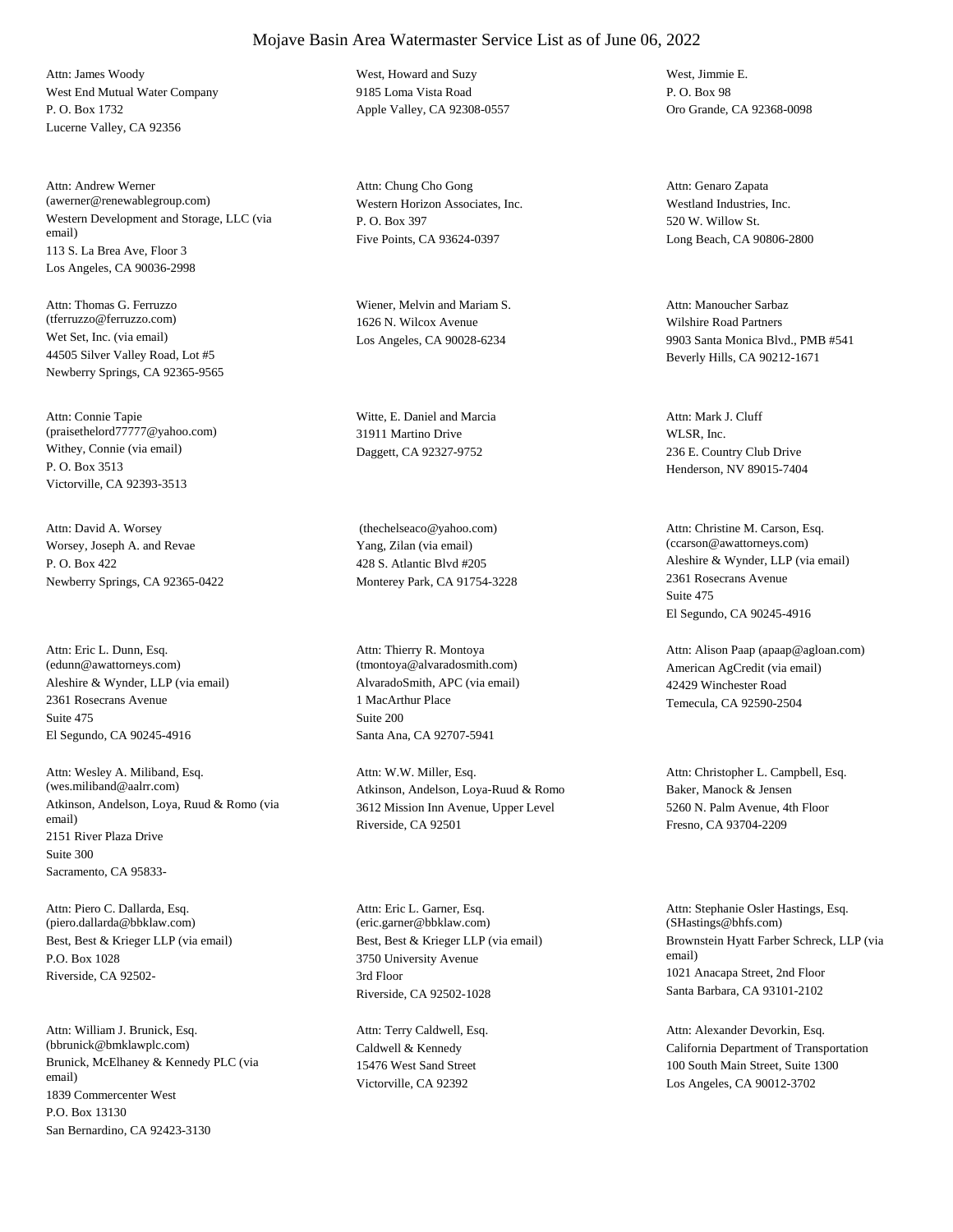California Farm Bureau Federation 2300 River Plaza Drive Sacramento, CA 95833 Attn: Nancy McDonough

County of San Bernardino, County Counsel (via email) 385 N. Arrowhead Avenue, 4th Floor San Bernardino, CA 92415-0140 Attn: Dawn Martin (Dawn.Martin@cc.sbcounty.gov) Covington & Crowe

Department of Justice (via email) 300 S. Spring Street, Suite 1700 Los Angeles, CA 90013 Attn: Noah GoldenKrasner, Dep (Noah.GoldenKrasner@doj.ca.gov)

Fennemore LLP (via email) 550 East Hospitality Lane San Bernardino, CA 92408-4206 Attn: Derek Hoffman, Esq. (dhoffman@fennemorelaw.com) Suite 350

Golden State Water Company (via email) 160 W. Via Verde, Suite 100 San Dimas, CA 91773- Attn: Toby Moore, PhD, PG, CHG (TobyMoore@gswater.com)

Gutierrez, Preciado & House 3020 E. Colorado BLVD Pasadena, CA 91107-3840 Attn: Calvin R. House, Esq.

Lagerlof, Senecal, Gosney & Kruse, LLP (via email) 301 N. Lake Avenue, 10th Floor Pasadena, CA 91101-5123 Attn: Thomas S. Bunn, Esq.<br>(TomBunn@lagerlof.com)

McCormick, Kidman & Behrens 695 Town Center Drive, Suite 400 Costa Mesa, CA 92626-7187 Attn: Arthur G. Kidman, Esq.

Nossaman LLP (via email) 777 South Figueroa Street, 34th Floor Los Angeles, CA 90017- Attn: Frederic A. Fudacz, Esq. (ffudacz@nossaman.com)

Caufield & James, LLP (via email) 2851 Camino Del Rio South, Suite 410 San Diego, CA 92108- Attn: Jeffery L. Caufield, Esq. (Jeff@caufieldjames.com) Colantuono, Highsmith & Whatley, PC

1131 West 6th Street Ontario, CA 91762 Attn: Robert E. Dougherty, Esq. Suite 300

Department of Justice (via email) 300 S. Spring Street, Suite 1702 Los Angeles, CA 90013 Attn: Marilyn Levin, Dep (Marilyn.Levin@doj.ca.gov) Ducommun, Inc.

Fennemore LLP (via email) 550 East Hospitality Lane San Bernardino, CA 92408-4206 Attn: Marlene Allen Murray, Esq. (mallenmurray@fennemorelaw.com) Suite 350

Green de Bortnowsky, LLP (via email) 30077 Agoura Court, Suite 210 Agoura Hills, CA 91301-2713 Attn: Michelle McCarron (mmccarron@gdblawoffices.com; andre@gdblawoffices.com)

Hill, Farrer & Burrill 300 S. Grand Avenue, 37th Floor Los Angeles, CA 90071 Attn: Curtis Ballantyne, Esq. 1 California Plaza

Law Offices of Fred J. Knez 6780 Indiana Ave, Ste 150 Riverside, CA 92506-4253 Attn: Fred J. Knez, Esq.

Mojave Basin Area Watermaster (via email) 13846 Conference Center Drive Apple Valley, CA 92307 Attn: Valerie L. Wiegenstein (watermaster@mojavewater.org)

Olivarez Madruga Lemieux O'Neill, LLP (via email) 500 South Grand Avenue, 12th Floor Los Angeles, CA 90071-2609 Attn: Kieth Lemieux

300 South Grand Avenue, Ste 2700 Los Angeles, CA 90071-3137 Attn: Michael G. Colantuono, Esq.

Cox, Castle & Nicholson 2049 Century Park East, 28th Floor Los Angeles, CA 90067 Attn: Ed Dygert, Esq.

23301 S. Wilmington Avenue Carson, CA 90745 Attn: James S. Heiser, Esq.

Ferruzzo & Ferruzzo, LLP (via email) 3737 Birch Street, Suite 400 Newport Beach, CA 92660 Attn: Thomas G. Ferruzzo, Esq. (tferruzzo@ferruzzo.com)

Gresham, Savage, Nolan & Tilden, LLP (via email) 550 E Hospitality Ln, Ste. 500 San Bernardino, CA 92408-4208 Attn: Paige Gosney, Esq. (paige.gosney@greshamsavage.com;Dina.Snid er@GreshamSavage.com)

Kasdan, LippSmith Weber Turner, LLP (via email) 19900 MacArthur Blvd., Suite 850 Irvine, CA 92612- Attn: Michael Turner, Esq. (mturner@kasdancdlaw.com)

Law Offices of Robert C. Hawkins (via email) 14 Corporate Plaza, Suite 120 Newport, CA 92660 Attn: Robert C. Hawkins, Esq. (rhawkins@earthlink.net)

Mojave Water Agency (via email) 13846 Conference Center Drive Apple Valley, CA 92307 Attn: Allison Febbo (afebbo@mojavewater.org)

(KLemieux@omlolaw.com) Pacific Gas and Electric Company (via email) 77 Beale Street, B28P San Francisco, CA 94105-1814 Attn: Betsy Brunswick (bmb7@pge.com)